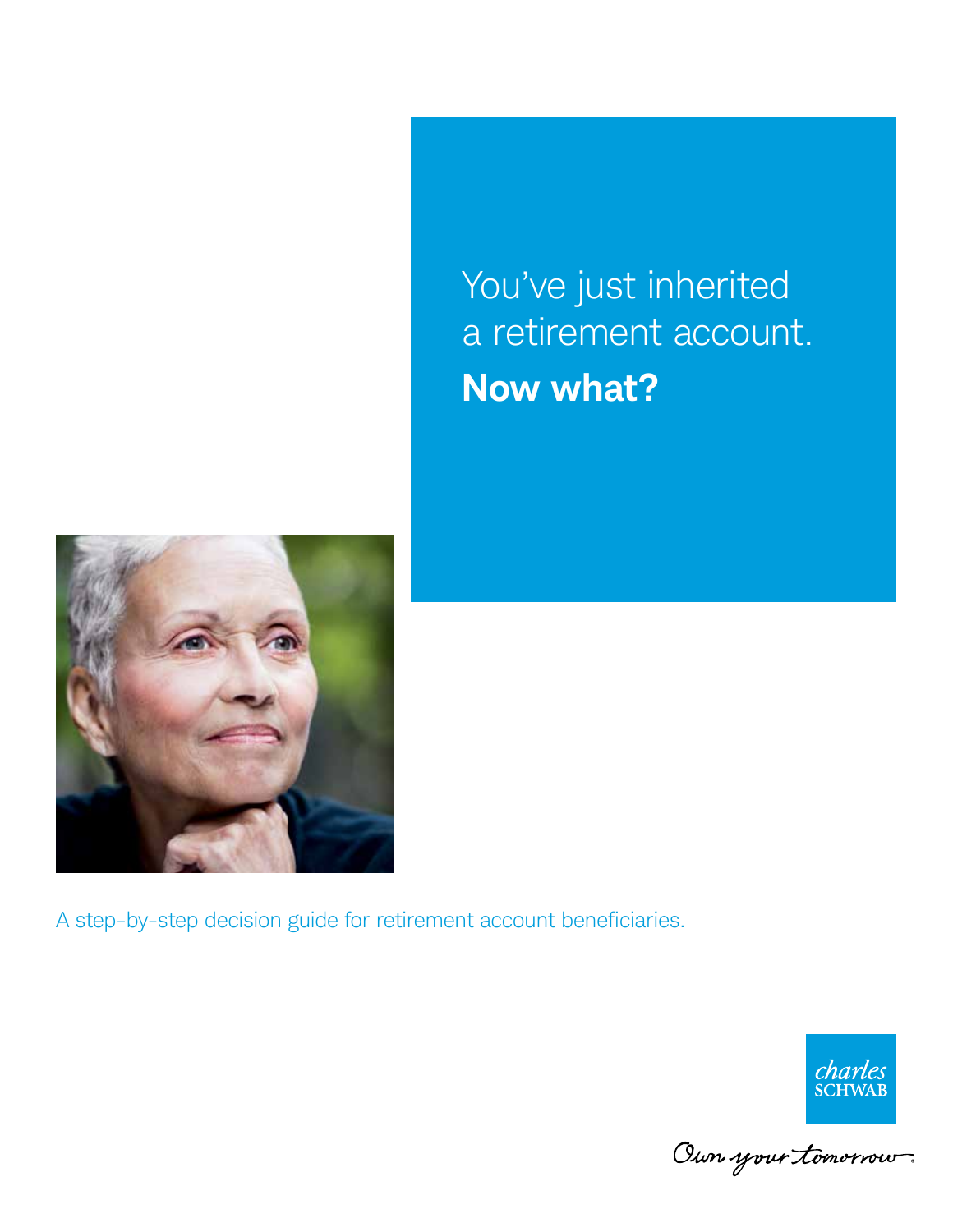

As you consider what to do with the money you've inherited from an IRA or Qualified Retirement Plan, we'll help you understand your options so that you can make a decision that feels right and makes financial sense for your situation.

We're here to help:

### **1-888-297-0244, 8:30 a.m.–8:00 p.m. ET, Monday–Friday.**

Although the IRS does not currently require Schwab to notify Inherited IRA account holders of their beneficiary RMD calculations and due dates, we have provided general RMD information in this document. This general information is not intended to be a substitute for individualized advice and is not intended to be construed as tax advice. Schwab recommends consulting with a qualified tax advisor or CPA. Your tax advisor can help you set up an RMD schedule so your distributions can be withdrawn annually to avoid tax penalties.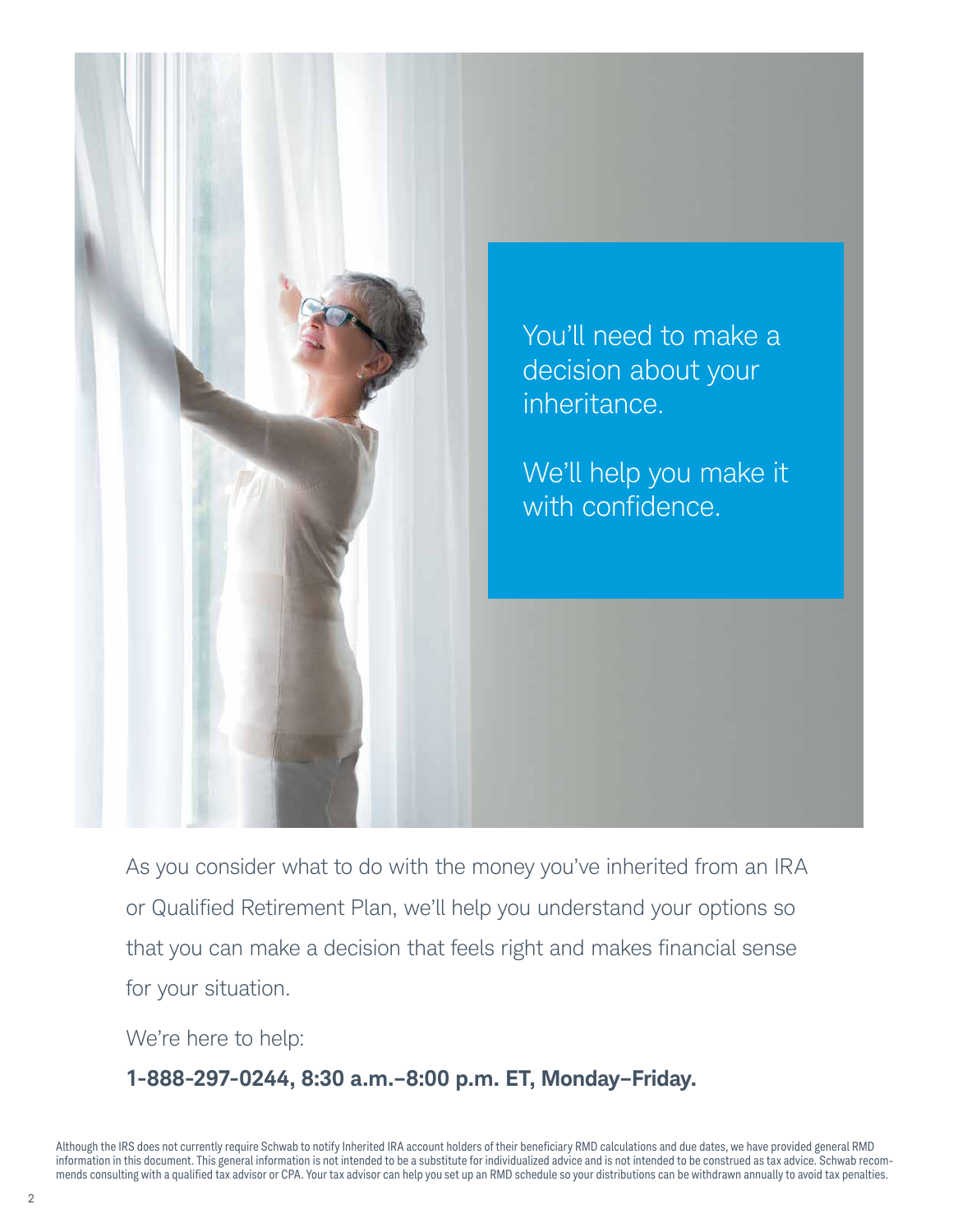### You have four options.

#### **1. Transfer the money to your own account (for spouses only).**

If you inherit a retirement account from your spouse, you can transfer the assets into a retirement account of your own. Rules about when and how you can take the money (distribution rules) are the same as if the account had always been yours.

#### **2. Transfer the money to an Inherited IRA.**

This is typically done if you inherit from someone other than a spouse, but spouses can also open an Inherited IRA. The money in an Inherited IRA can continue to grow taxdeferred, and you can generally start withdrawing it immediately without paying a penalty. You're required to withdraw specified amounts (known as Required Minimum Distributions, or RMDs). Rules about when you must take these withdrawals are explained later in this brochure. Inherited IRAs are not protected from creditors in bankruptcy under federal law.

#### **3. Take all the money now.**

The money from the inherited account may be taxable income depending on the type of IRA and whether the contributions were pre-tax or post-tax. Taking a taxable distribution all at once may push you into a higher tax bracket. If you choose to take all the money now, an Inherited IRA will be opened in your name to ensure that tax information is correctly reported to the IRS, and then you can choose to take the money in a single lump sum.

#### **4. Choose not to take the money.**

If you prefer to allow the assets to pass to alternate beneficiaries—perhaps to avoid tax implications—you can choose to "disclaim" the account. To do so, you need to act within nine months of the original owner's death and before you've taken possession of the assets. Make sure you speak with your tax advisor to determine if this or one of the other options may be right for you.

Important things to know before you decide >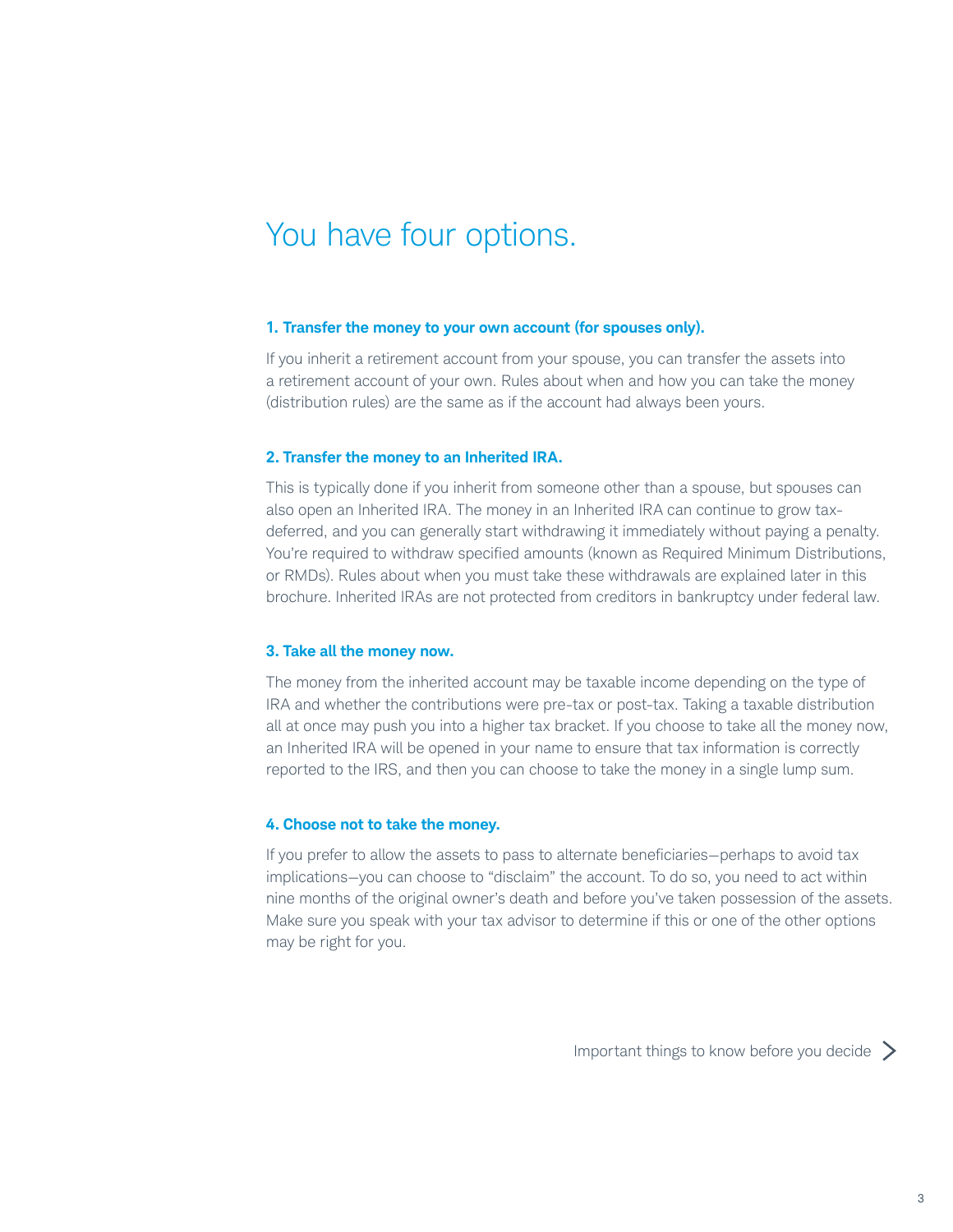

# Important things to know before you decide what to do.

### **Who inherited the account?**

When the original account holder established the account, he or she designated a beneficiary to inherit the account. This beneficiary can be an individual or an entity such as a trust or an estate. Knowing the capacity in which you have inherited the account will help determine your options.

### **The beneficiary may be:**

**You**—as a spouse, family member, or friend.

**A trust**—that is managed by you, the trustee.

**An estate**—that is managed by you, the executor.

#### Glossary terms:

- • Beneficiary
- Estate
- • Inherited IRA
- • Qualified Retirement Plan
- • Required Beginning Date (RBD)
- • Required Minimum Distribution (RMD)
- • Roth IRA • SEP-IRA
- **SIMPLE IRA**
- Trust

Read definitions on pages 22–23.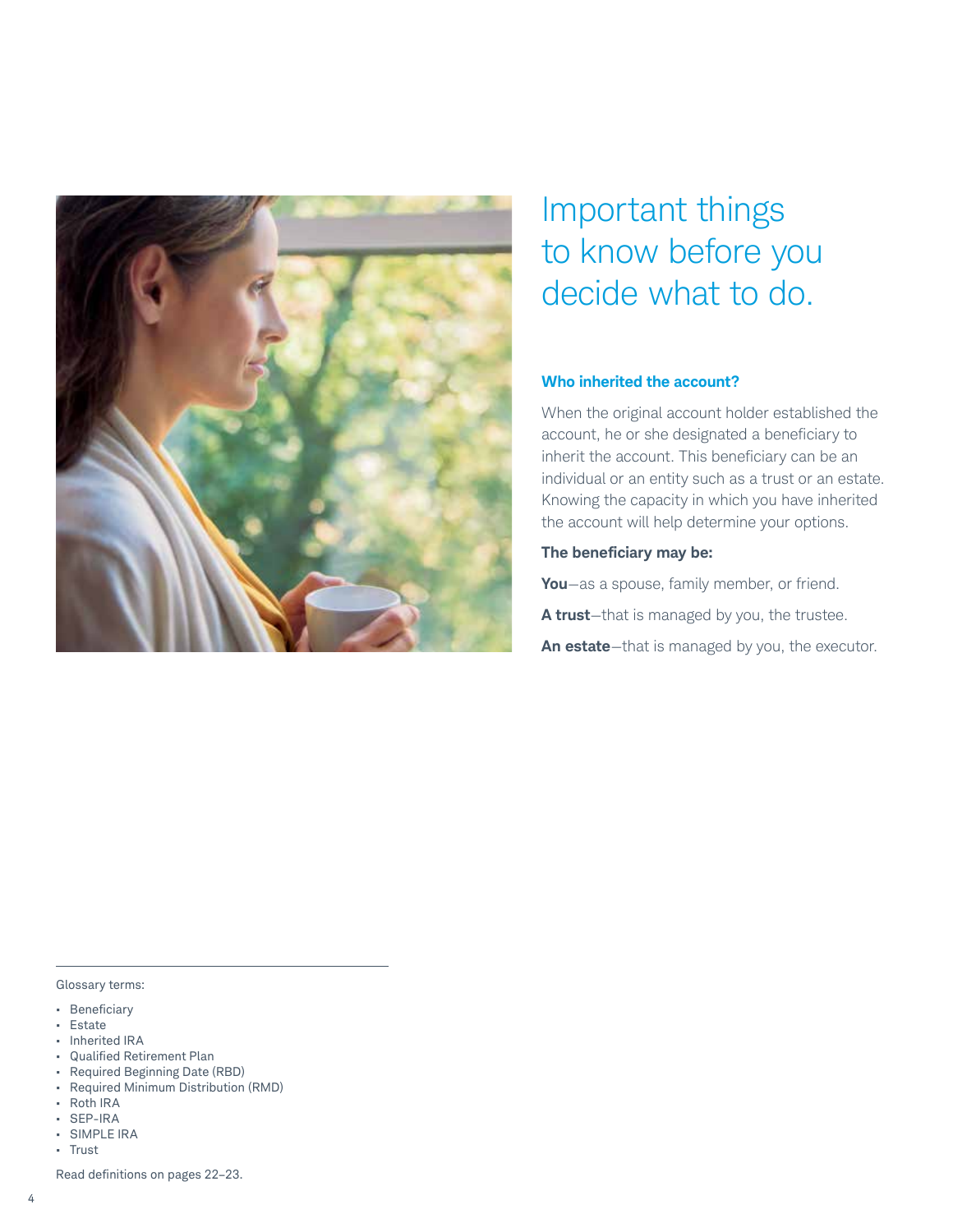### **What type of account was inherited?**

Rules for how you can receive your money vary depending on the type of account inherited.

#### **You may have inherited:**

**A Traditional IRA**—such as a regular IRA or an employer-sponsored SEP-IRA or SIMPLE IRA.

**A Roth IRA**—which may have special tax benefits.

**A Qualified Retirement Plan**—such as a profit-sharing, money-purchase, 401(k), or 403(b) plan sponsored by an employer.



### **Not sure which type of account you've inherited?**

Check an old account statement or call the financial institution where the retirement plan is held.

### **The age of the person who passed.**

Most retirement accounts require you to begin withdrawing a minimum amount of money each year once you reach a certain age. For inherited accounts, it's the original account holder's age—not yours—that determines when your Required Minimum Distributions (RMDs) must begin. IRS rules vary depending on the type of account inherited and your relationship to the original account holder, so check the charts on the following pages for more specifics.

### **Why it's important:**

- The date you must begin taking RMDs is generally determined by whether the original account holder had reached age 70½ or their Required Beginning Date (RBD), which is April 1 of the year after the account holder reached, or would have reached, age 70½.
- If you don't take RMDs when required, you may have to pay a 50% IRS penalty on the RMD amount.
- The amount of the RMD you must withdraw each year is typically based on your life expectancy and the year-end value of your account.
- You can estimate your RMD with our Beneficiary RMD Calculator at **schwab.com/benermdcalc**.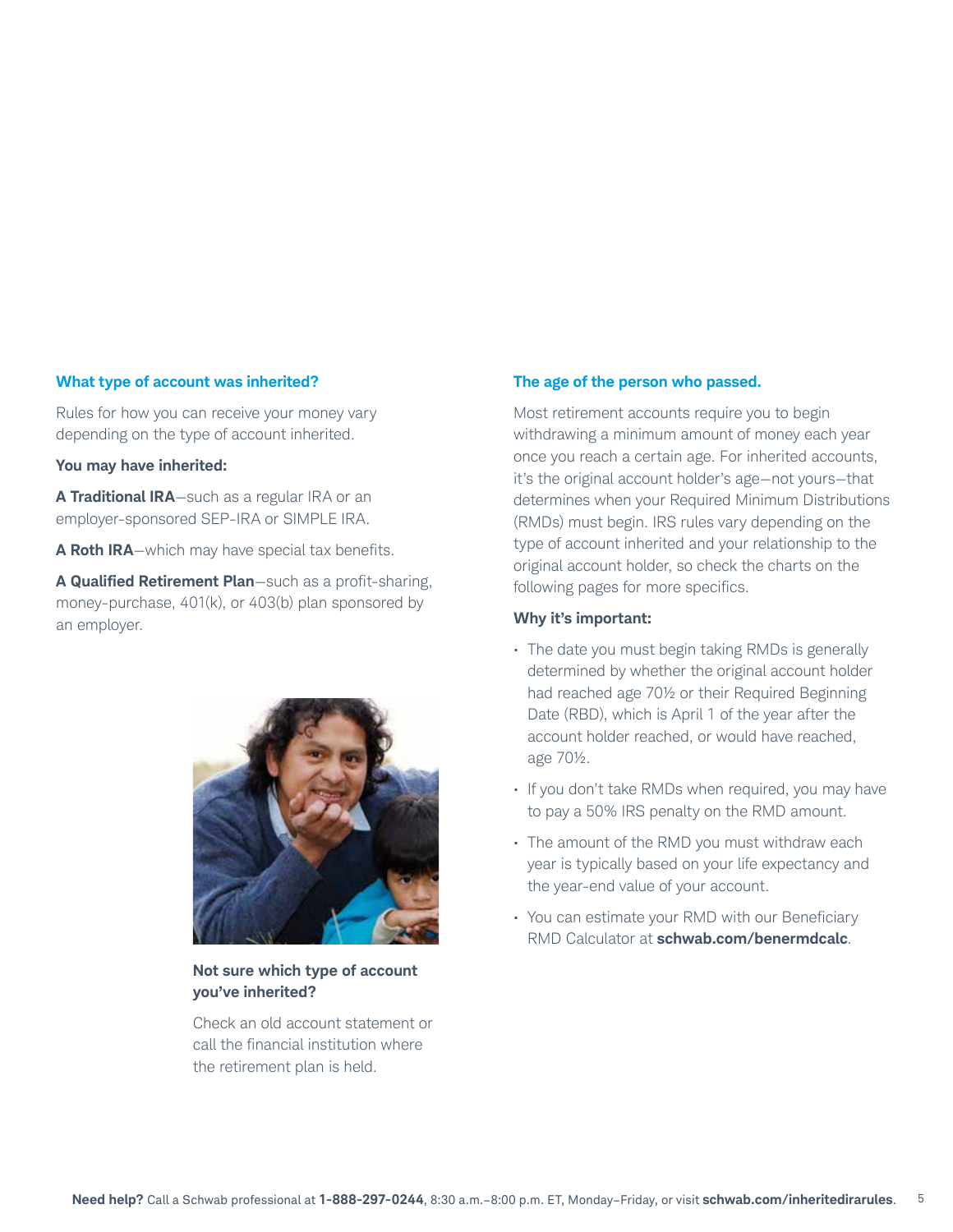### A \$30,000 legacy grows to \$2.1 million.

For younger inheritors, transferring inherited retirement money to an Inherited IRA where it can grow tax-deferred can turn a modest inheritance into a substantial legacy. Consider this example:

When six-year-old Tara inherited a \$30,000 IRA from her grandfather, her parents decided to open an Inherited IRA with the money. By doing so, and by limiting Tara's annual withdrawals (RMDs) to the minimum amount required, they ensured that the majority of her legacy had the potential to grow tax-deferred for decades. If the account earns 8% annually and Tara withdraws the required minimum amount over her 82-year life expectancy for 76 years, her grandfather's initial \$30,000 legacy could turn into a cumulative inheritance of \$2.1 million.



This example is hypothetical in nature and not intended to predict or project the return of any specific investment. Charges and expenses that would be associated with an actual investment, and which would lower performance, are not reflected. Actual results will vary.

Source: Schwab Center for Financial Research. The Beneficiary RMD Calculator on Schwab.com was used for the calculations. The following assumptions were made: Tara's grandfather was born on or after 1944; Tara's life expectancy is 82, per the IRS life expectancy table; the total legacy is the sum of Tara's projected RMDs over 76 years (\$2,168,909).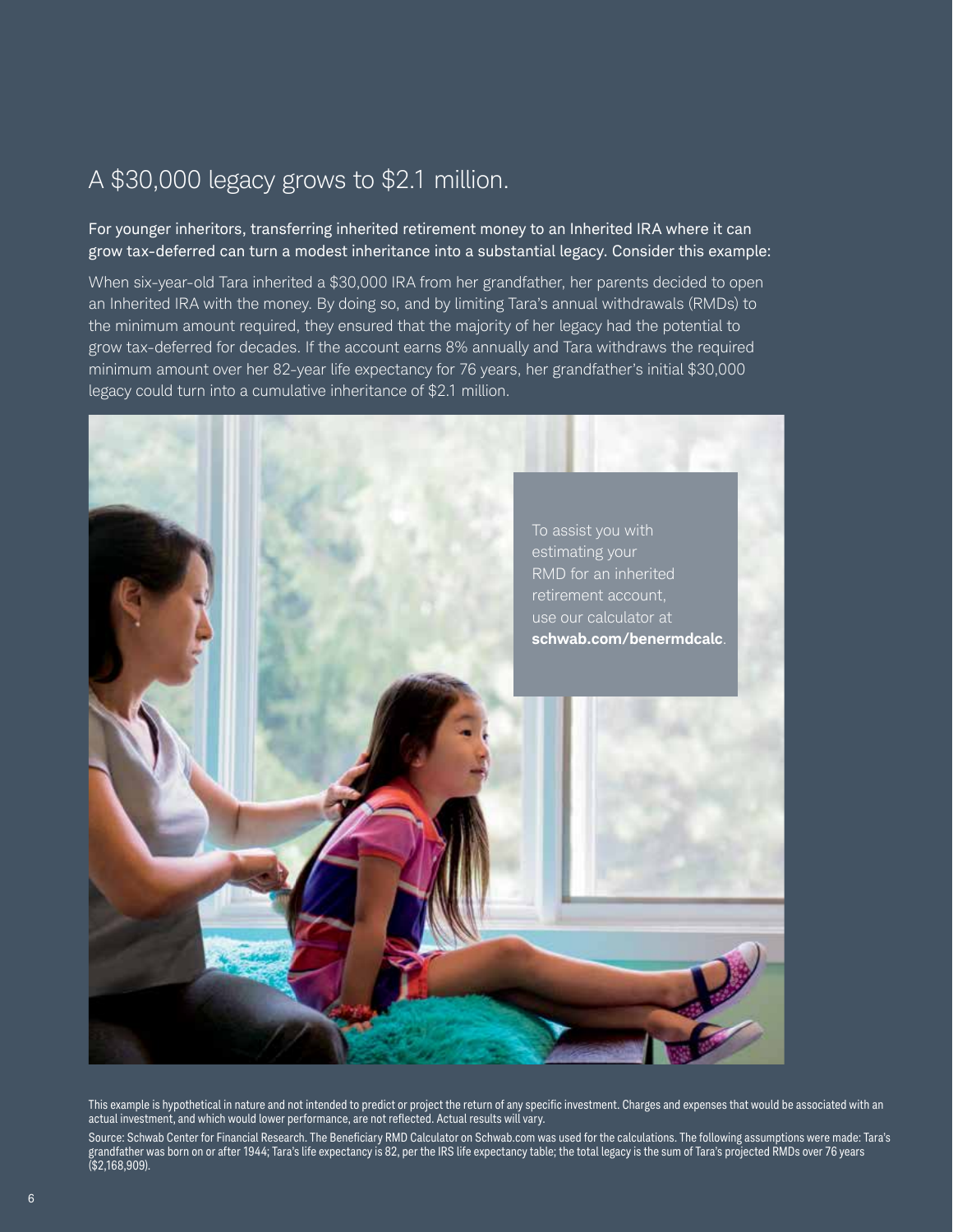### Let's walk through your choices.

### **Go straight to the page that applies to you.**



### **Spouse**

| Traditional, SEP-IRA, or SIMPLE IRA | Page 8  |
|-------------------------------------|---------|
| Roth IRA                            | Page 9  |
| Qualified Retirement Plan           | Page 10 |



### **Friend or family member other than spouse**

| Traditional, SEP-IRA, or SIMPLE IRA | Page 12 |
|-------------------------------------|---------|
| Roth IRA                            | Page 13 |
| Qualified Retirement Plan           | Page 14 |



### **Trustee of trust or executor of estate**

| Traditional, SEP-IRA, or SIMPLE IRA | Page 17 |
|-------------------------------------|---------|
| Roth IRA                            | Page 18 |
| <b>Qualified Retirement Plan</b>    | Page 19 |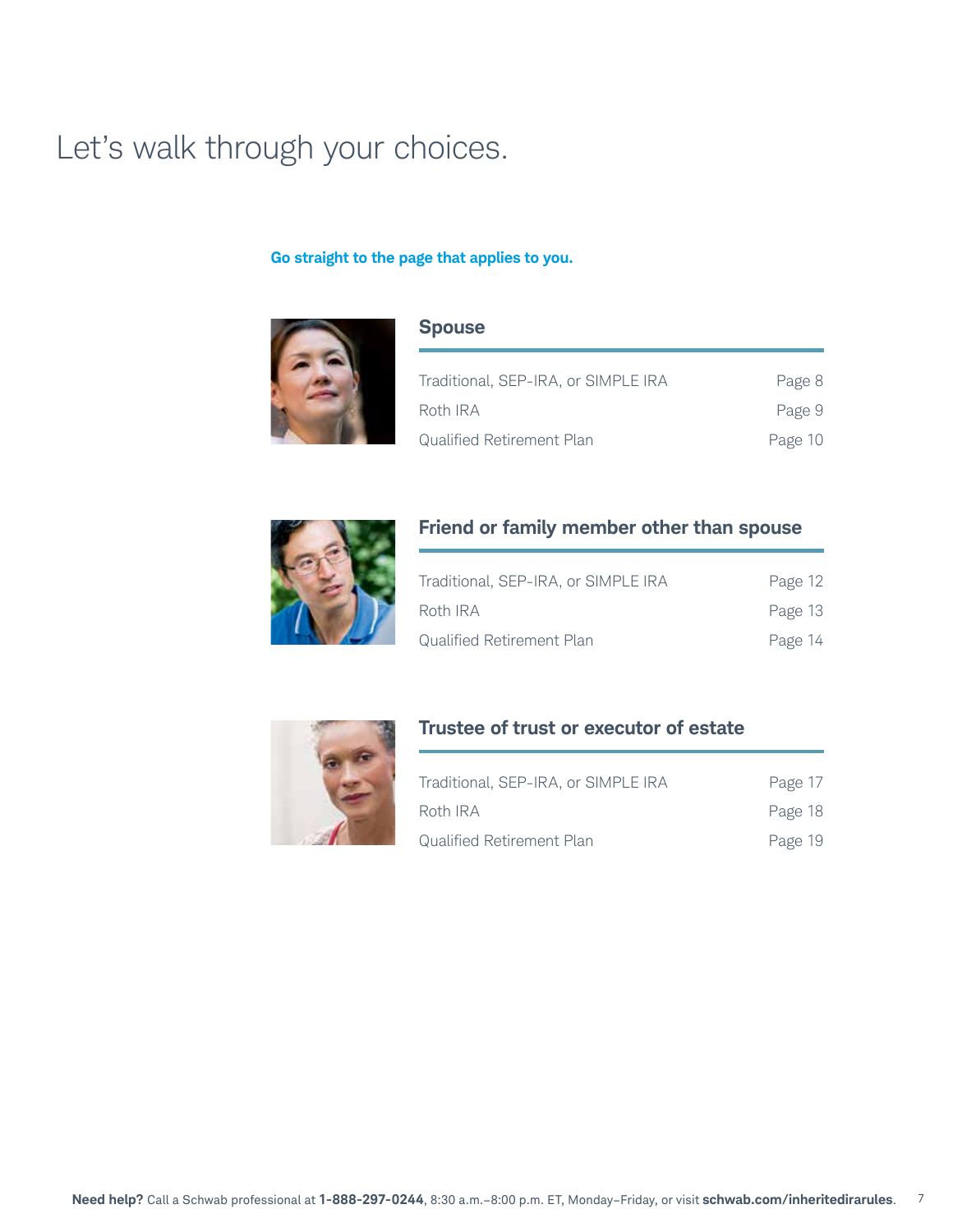

# Traditional, SEP-IRA, or SIMPLE IRA

### **Option 1: Transfer the assets to your own Traditional IRA.**

| What are the benefits?                            | What do I have to do?                                                                             | When is the money available?                                                                             |
|---------------------------------------------------|---------------------------------------------------------------------------------------------------|----------------------------------------------------------------------------------------------------------|
| • The assets can continue to grow                 | • If you're the sole beneficiary,                                                                 | • You can access the funds at any time, but a penalty will apply to                                      |
| tax-deferred.                                     | simply transfer the assets into your                                                              | distributions made before you reach age 591/2 unless you meet                                            |
| • You can designate your own<br>beneficiary(ies). | own existing or new IRA. If there<br>are multiple beneficiaries, you<br>must take your share as a | one of the IRS penalty exceptions.<br>- After you turn age 701/2, your account will be subject to annual |
| • Provides bankruptcy creditor                    | distribution and roll over the assets                                                             | RMDs based on your life expectancy.                                                                      |
| protection up to \$1M.                            | into your IRA within 60 days.                                                                     | Taxable distributions are included in your gross income.                                                 |

| Option 2: Transfer the assets to an Inherited IRA.                                                                                                                       |                                                                                                                                                                                                                                                                                                                                                                      |                                                                                                                                                                                                                                                                                                                                                                                                                                                                                                                                                                                                                                                                                                                                                                                                                      |  |
|--------------------------------------------------------------------------------------------------------------------------------------------------------------------------|----------------------------------------------------------------------------------------------------------------------------------------------------------------------------------------------------------------------------------------------------------------------------------------------------------------------------------------------------------------------|----------------------------------------------------------------------------------------------------------------------------------------------------------------------------------------------------------------------------------------------------------------------------------------------------------------------------------------------------------------------------------------------------------------------------------------------------------------------------------------------------------------------------------------------------------------------------------------------------------------------------------------------------------------------------------------------------------------------------------------------------------------------------------------------------------------------|--|
| What are the benefits?                                                                                                                                                   | What do I have to do?                                                                                                                                                                                                                                                                                                                                                | When is the money available?                                                                                                                                                                                                                                                                                                                                                                                                                                                                                                                                                                                                                                                                                                                                                                                         |  |
| - The assets can continue to grow<br>tax-deferred.<br>• You will not have to pay a 10%<br>early withdrawal penalty.<br>• You can designate your own<br>beneficiary(ies). | • You can transfer the assets into an<br>Inherited IRA held in your name.<br>• If there are multiple beneficiaries,<br>you must establish a separate<br>account by December 31 following<br>the year of death in order to use<br>your own life expectancy. If you<br>miss this date, your RMDs will be<br>based on the life expectancy of<br>the oldest beneficiary. | • You can access your funds at any time, and taxable distributions<br>are included in your gross income.<br>• Your life expectancy may be used to calculate RMDs.<br>If the account holder was under 701/ <sub>2</sub> :<br>RMDs must begin by the later of:<br>• December 31 following the year of the original account<br>holder's death, or<br>• December 31 of the year in which the original account holder<br>would have reached age 70 <sup>1/2</sup> .<br>Alternatively, you may follow the five-year rule, under which<br>the account must be fully distributed by December 31 of the<br>fifth year after the year of death.<br>If the account holder was 701/2 or older:<br>• RMDs must start by December 31 of the year after death.<br>. If the original account holder did not take an RMD for the year |  |
|                                                                                                                                                                          |                                                                                                                                                                                                                                                                                                                                                                      | in which he or she died, you must take at least that amount as<br>a distribution by the end of the current year.                                                                                                                                                                                                                                                                                                                                                                                                                                                                                                                                                                                                                                                                                                     |  |

| Option 3: Take a lump-sum distribution.                    |                                                                                               |                                                                                                                                                                            |
|------------------------------------------------------------|-----------------------------------------------------------------------------------------------|----------------------------------------------------------------------------------------------------------------------------------------------------------------------------|
| What are the benefits?                                     | What do I have to do?                                                                         | When is the money available?                                                                                                                                               |
| • You won't have to pay a 10%<br>early withdrawal penalty. | Transfer the assets into an<br>account in your own name and<br>then distribute as a lump sum. | • The funds are distributed all at once.<br>• You'll pay income taxes on the taxable portion of the distribution<br>all at once, and you may move to a higher tax bracket. |
|                                                            |                                                                                               |                                                                                                                                                                            |

#### Glossary terms:

- • Beneficiary
- • Distribution
- • Early withdrawal penalty
- • Five-year holding period
- • Inherited IRA
- • Lump sum
- • Penalty exception
- • Required Minimum Distribution (RMD)
- • Rollover
- • Single life expectancy
- • Tax-deferred

For the definitions of these and other phrases, see pages 22–23.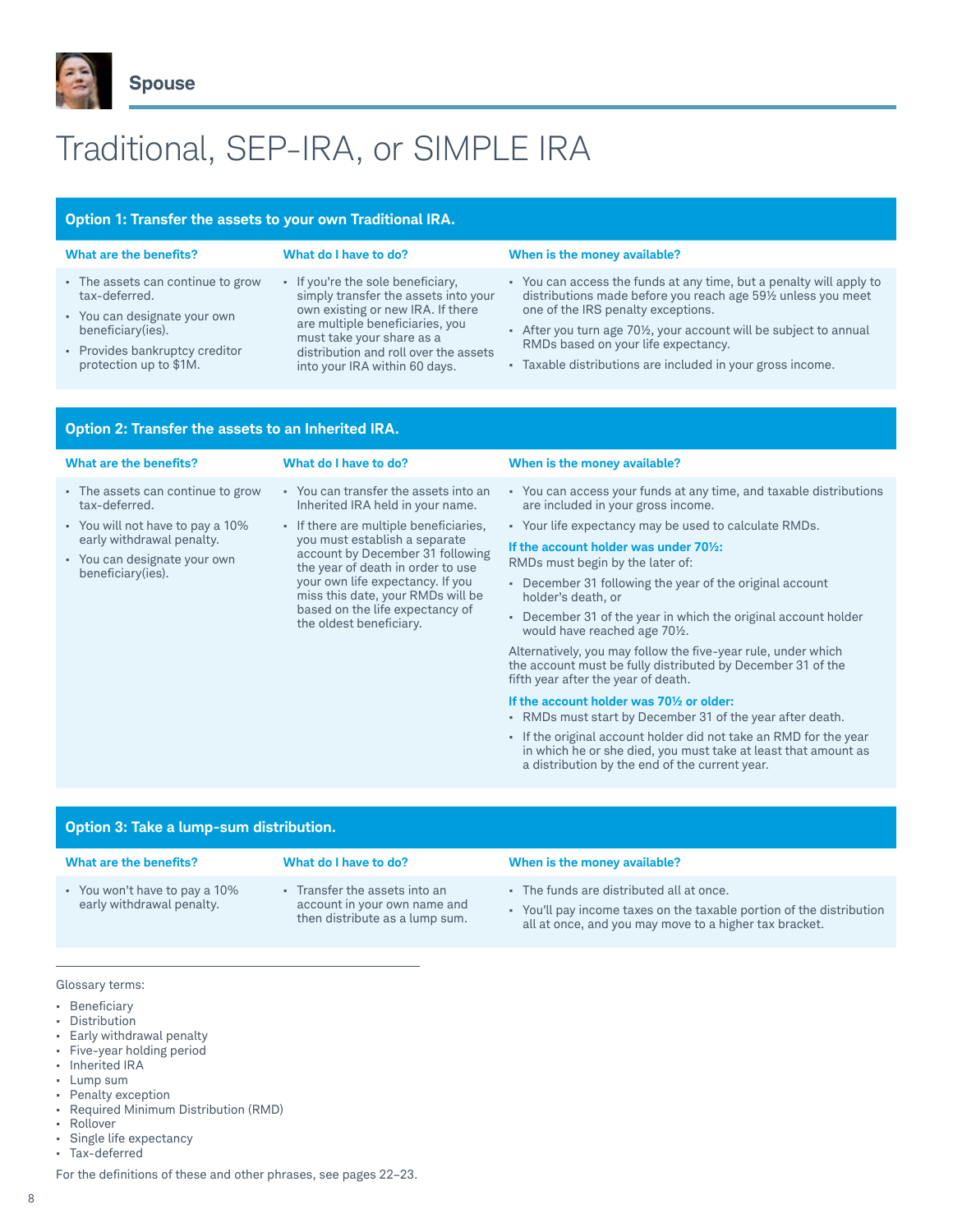

**Option 2: Transfer the assets to an Inherited Roth IRA.**

# Roth IRA

| Option 1: Transfer the assets to your own Roth IRA.                                                                                                                                 |                                                                                                                                                                                                                                                                         |                                                                                                                                                                                                                |
|-------------------------------------------------------------------------------------------------------------------------------------------------------------------------------------|-------------------------------------------------------------------------------------------------------------------------------------------------------------------------------------------------------------------------------------------------------------------------|----------------------------------------------------------------------------------------------------------------------------------------------------------------------------------------------------------------|
| What are the benefits?                                                                                                                                                              | What do I have to do?                                                                                                                                                                                                                                                   | When is the money available?                                                                                                                                                                                   |
| • The assets can grow tax-free.<br>• You can designate your own<br>beneficiary(ies).<br>• You do not have to take RMDs.<br>• Provides bankruptcy creditor<br>protection up to \$1M. | • If you're the sole beneficiary,<br>simply transfer the assets into<br>your own existing or new Roth IRA.<br>• If there are multiple beneficiaries,<br>you must take your share as a<br>distribution and roll over the<br>assets into your Roth IRA within<br>60 days. | • You can access the funds at any time.<br>Distributions are generally tax- and penalty-free if you are over<br>age 591/2 or qualify for a penalty exception and you have met<br>the five-year holding period. |
|                                                                                                                                                                                     |                                                                                                                                                                                                                                                                         |                                                                                                                                                                                                                |

| What are the benefits?                                                                                                                                | What do I have to do?                                                                                                                                                                                                                                                                                                                               | When is the money available?                                                                                                                                                                                                                                                                                                                                                                                                                                                                                                                                                                          |
|-------------------------------------------------------------------------------------------------------------------------------------------------------|-----------------------------------------------------------------------------------------------------------------------------------------------------------------------------------------------------------------------------------------------------------------------------------------------------------------------------------------------------|-------------------------------------------------------------------------------------------------------------------------------------------------------------------------------------------------------------------------------------------------------------------------------------------------------------------------------------------------------------------------------------------------------------------------------------------------------------------------------------------------------------------------------------------------------------------------------------------------------|
|                                                                                                                                                       |                                                                                                                                                                                                                                                                                                                                                     |                                                                                                                                                                                                                                                                                                                                                                                                                                                                                                                                                                                                       |
| • The assets can grow tax-free.<br>• You will not have to pay a 10%<br>early withdrawal penalty.<br>• You can designate your own<br>beneficiary(ies). | - Transfer the assets into an<br>Inherited Roth IRA held in<br>your name.<br>• If there are multiple beneficiaries,<br>separate accounts must be<br>established by December 31<br>following the year of death in order<br>to use your own life expectancy;<br>otherwise, RMDs will be based<br>on the life expectancy of the<br>oldest beneficiary. | • You can access the funds at any time.<br>- Any earnings are generally tax-free if the five-year holding<br>period has been met.<br>• Your life expectancy may be used to calculate RMDs.<br>Annual distributions (RMDs) must begin by the later of:<br>December 31 following the year the original account holder<br>died. or<br>• December 31 of the year when the original account holder<br>would have reached age 701/2.<br>Alternatively, you may follow the five-year rule, under which<br>the account must be fully distributed by December 31 of the fifth<br>year after the year of death. |

| Option 3: Take a lump-sum distribution.                    |                                                                                                 |                                                                                                                                |
|------------------------------------------------------------|-------------------------------------------------------------------------------------------------|--------------------------------------------------------------------------------------------------------------------------------|
| What are the benefits?                                     | What do I have to do?                                                                           | When is the money available?                                                                                                   |
| • You won't have to pay a 10% early<br>withdrawal penalty. | - Transfer the assets into an<br>account in your own name and<br>then distribute as a lump sum. | The funds are distributed all at once.<br>Any earnings are generally tax-free if the five-year holding<br>period has been met. |

**Talk with your tax advisor or CPA.** Your tax professional can help you understand the specific tax implications of your inheritance and set up an RMD schedule so your distributions can be withdrawn annually to avoid tax penalties. While Schwab can help you understand your choices, the IRS requires account holders to be responsible for their beneficiary RMD calculations and due dates.

**Estimate your RMDs.** Use our calculator at **schwab.com/benermdcalc**. **Ready to a schwabenerm of the seties** 

**take action?** See page 20.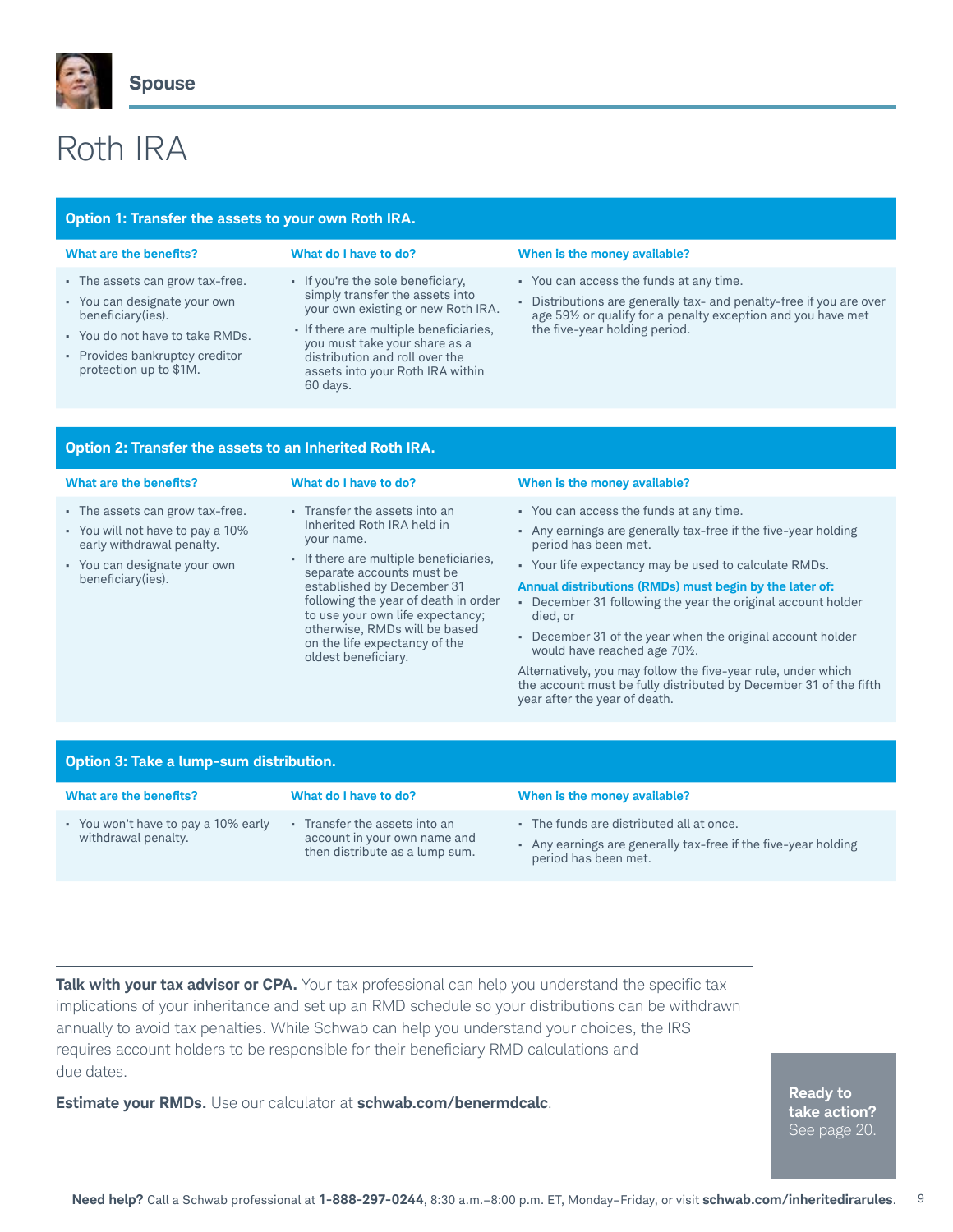

# Qualified Retirement Plan

As the spouse of the original account holder, you can treat the plan assets as your own. You generally have the same rights the employer-sponsored plan allows a participant who is no longer working for the company, which means that you may not be required to take an immediate distribution from the plan. These tables show two of the most common distribution options, but we encourage you to talk with the employer's plan administrator to learn more about which options might be available to you.

#### **Option 1: Transfer the assets to your own Traditional IRA. What are the benefits? What do I have to do? When is the money available?** • The assets left in the account can continue growing tax-deferred. • You can designate your own beneficiary(ies). • Roll over the assets into your own existing or new IRA. • If the original account holder had reached the plan's RBD for taking distributions, his or her annual RMD must be withdrawn before the assets can be rolled into your IRA. • You can access the funds at any time. • Distributions are penalty-free if you are over age 59½ or if you meet one of the IRS penalty exceptions. • After you turn age 70½, your account will be subject to annual RMDs based on your life expectancy. • Taxable distributions are included in your gross income.

| Option 2: Take a lump-sum distribution.                    |                                                                                               |                                                                                                                                                 |
|------------------------------------------------------------|-----------------------------------------------------------------------------------------------|-------------------------------------------------------------------------------------------------------------------------------------------------|
| What are the benefits?                                     | What do I have to do?                                                                         | When is the money available?                                                                                                                    |
| • You won't have to pay a 10% early<br>withdrawal penalty. | Transfer the assets into an<br>account in your own name and<br>then distribute as a lump sum. | The funds are distributed all at once.<br>You'll pay income taxes on the distribution all at once,<br>and you may move to a higher tax bracket. |

• The distribution will be subject to a mandatory 20% withholding.

- Glossary terms:
- • Beneficiary
- **Distribution**
- Early withdrawal penalty
- • Inherited IRA
- • Lump sum
- • Penalty exception
- • Qualified Retirement Plan
- • Required Beginning Date (RBD)
- • Required Minimum Distribution (RMD) **Rollover**
- Tax-deferred

Read definitions on pages 22–23.

10

**Talk with your tax advisor or CPA.** Your tax professional can help you understand the specific tax implications of your inheritance and set up an RMD schedule so your distributions can be withdrawn annually to avoid tax penalties. While Schwab can help you understand your choices, the IRS requires account holders to be responsible for their beneficiary RMD calculations and due dates.

**Estimate your RMDs.** Use our calculator at **schwab.com/benermdcalc**.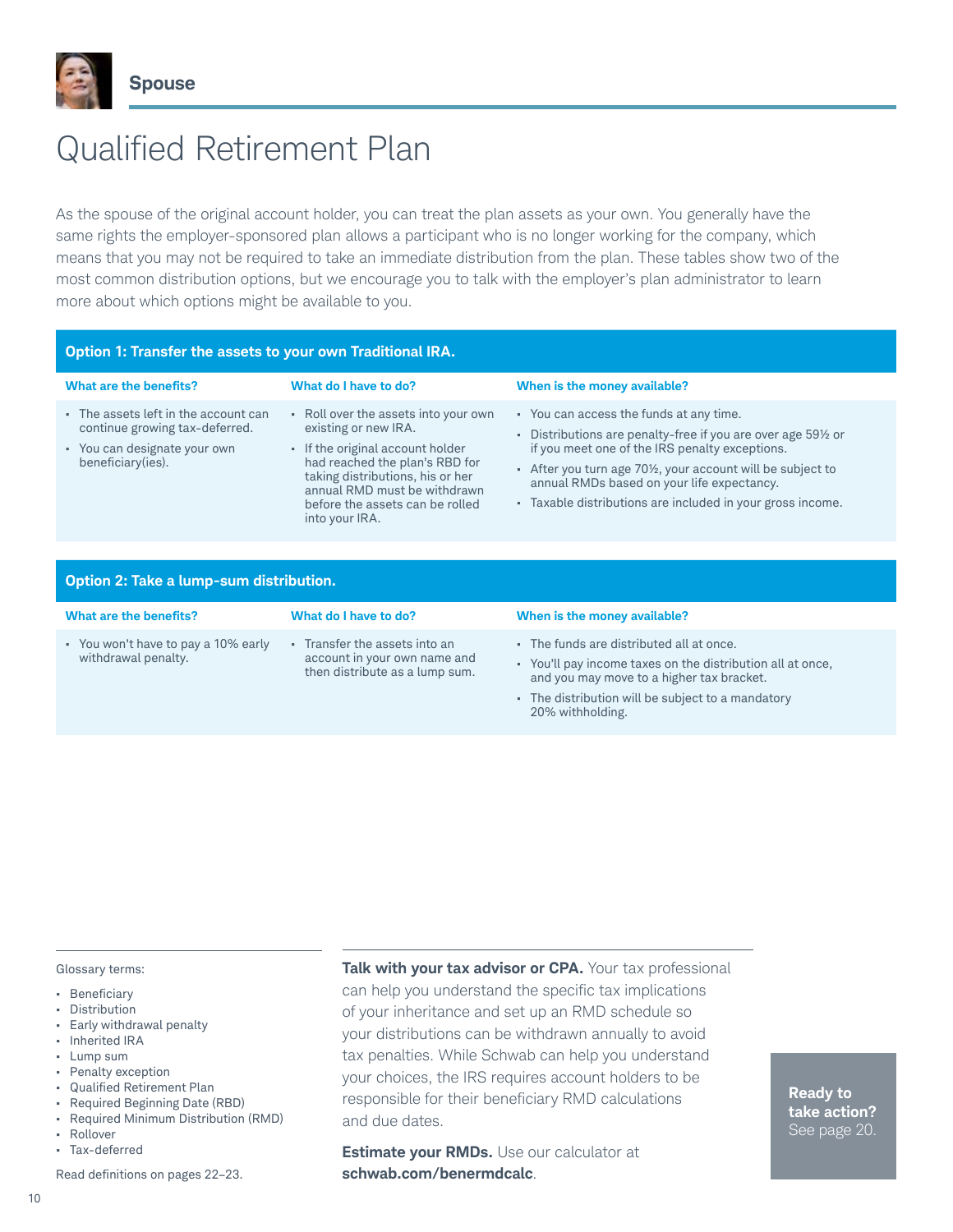### Emergency money for an uncertain future.

Most spouses take advantage of the special spousal privilege that allows them to roll assets inherited from their spouse's retirement plan directly into an IRA of their own. There are times, however, when this might not be the best option. Here's an example:

When Janet's husband dies unexpectedly, she worries about how she'll manage without his income in the years ahead. Will she need money from her husband's Traditional IRA to help with the mortgage? She can't be sure.

So instead of transferring the money to her own IRA, where it would be treated as if it had always been hers—and subject to a 10% early withdrawal penalty if she needs to withdraw money before age 59½—she opens an Inherited IRA, where she can make withdrawals at any time without the 10% penalty. Her husband's money can continue to grow tax-deferred, and it's readily available if the need arises.

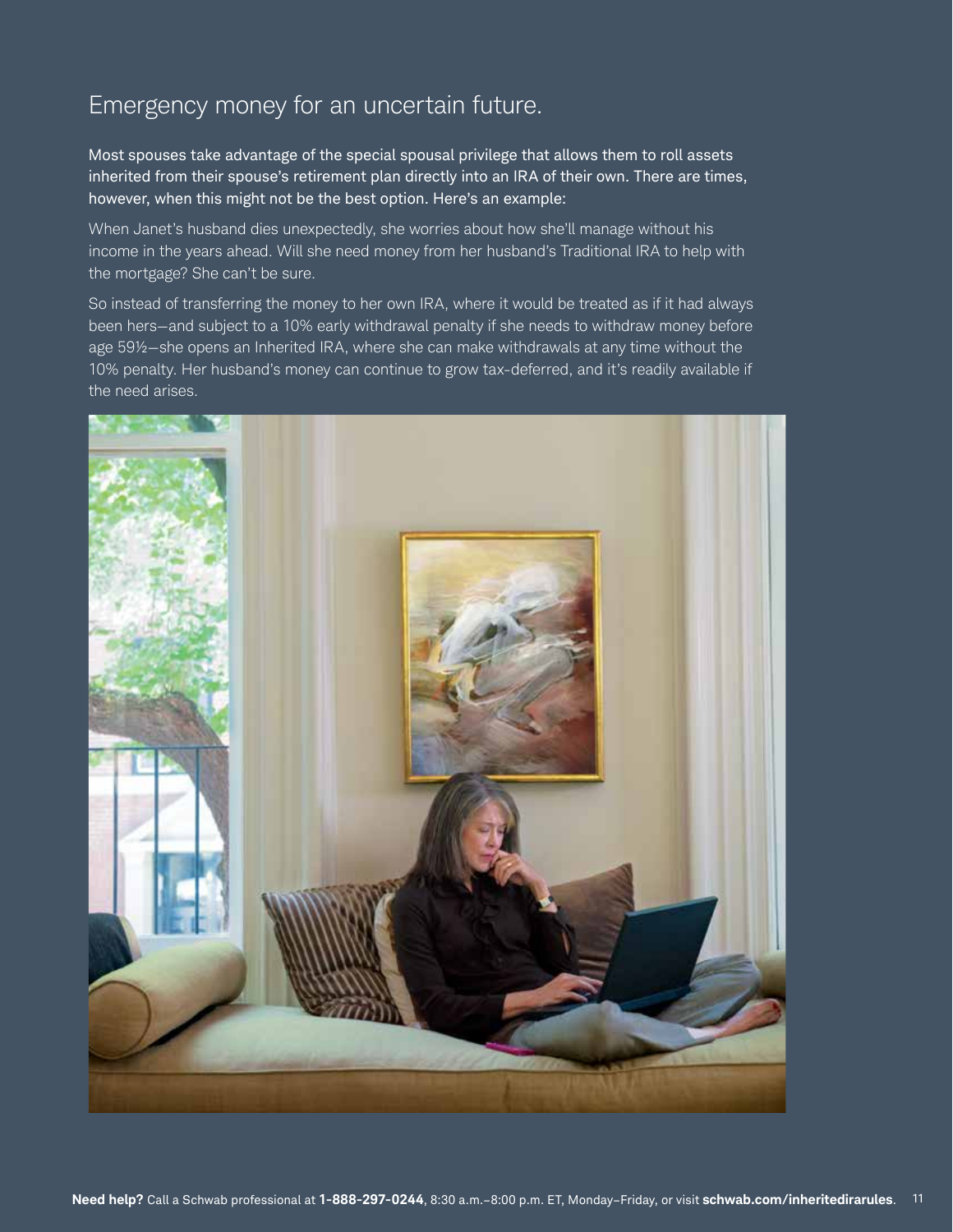

# Traditional, SEP–IRA, or SIMPLE IRA

| Option 1: Transfer the assets to an Inherited IRA.                                                                                                        |                                                                                                                                                                                                                                                                                                                                                              |                                                                                                                                                                                                                                                                                                                                                                                                                                                                                                                                                                                                                                                                                                                                                                      |
|-----------------------------------------------------------------------------------------------------------------------------------------------------------|--------------------------------------------------------------------------------------------------------------------------------------------------------------------------------------------------------------------------------------------------------------------------------------------------------------------------------------------------------------|----------------------------------------------------------------------------------------------------------------------------------------------------------------------------------------------------------------------------------------------------------------------------------------------------------------------------------------------------------------------------------------------------------------------------------------------------------------------------------------------------------------------------------------------------------------------------------------------------------------------------------------------------------------------------------------------------------------------------------------------------------------------|
| What are the benefits?                                                                                                                                    | What do I have to do?                                                                                                                                                                                                                                                                                                                                        | When is the money available?                                                                                                                                                                                                                                                                                                                                                                                                                                                                                                                                                                                                                                                                                                                                         |
| . The assets can grow tax-deferred.<br>• You will not have to pay a 10%<br>early withdrawal penalty.<br>• You can designate your own<br>beneficiary(ies). | - Transfer the assets into an<br>Inherited IRA held in your name.<br>• If there are multiple beneficiaries,<br>you must establish a separate<br>account by December 31 following<br>the year of death in order to use<br>your own life expectancy. If you<br>miss this date, your RMDs will be<br>based on the life expectancy of<br>the oldest beneficiary. | • You can access your funds at any time, and taxable<br>distributions are included in your gross income.<br>• Your life expectancy may be used to calculate RMDs.<br>If account holder was under 701/2:<br>• RMDs must begin no later than December 31 of the year after<br>death, or<br>• You can delay distributions until December 31 of the fifth year<br>after the year of the original account holder's death, at which<br>time all assets must be distributed.<br>If account holder was 701/2 or older:<br>• RMDs must start by December 31 of the year after death.<br>. If the original account holder did not take an RMD for the year<br>in which he or she died, you must take at least that amount as a<br>distribution by the end of the current year. |
| Option 2: Take a lump-sum distribution.                                                                                                                   |                                                                                                                                                                                                                                                                                                                                                              |                                                                                                                                                                                                                                                                                                                                                                                                                                                                                                                                                                                                                                                                                                                                                                      |
| What are the benefits?                                                                                                                                    | What do I have to do?                                                                                                                                                                                                                                                                                                                                        | When is the money available?                                                                                                                                                                                                                                                                                                                                                                                                                                                                                                                                                                                                                                                                                                                                         |

- • You won't have to pay a 10% early withdrawal penalty.
	- • Transfer the assets into an account in your own name and then distribute as a lump sum.
- • The funds are distributed all at once.
- • You'll pay income taxes on the taxable portion of the distribution all at once, and you may move to a higher tax bracket.

Glossary terms:

- • Beneficiary
- • Distribution
- • Early withdrawal penalty
- • Five-year holding period
- • Inherited IRA
- • Lump sum
- • Required Minimum Distribution (RMD)
- • Roth IRA
- • Single life expectancy
- • Tax-deferred

Read definitions on pages 22–23.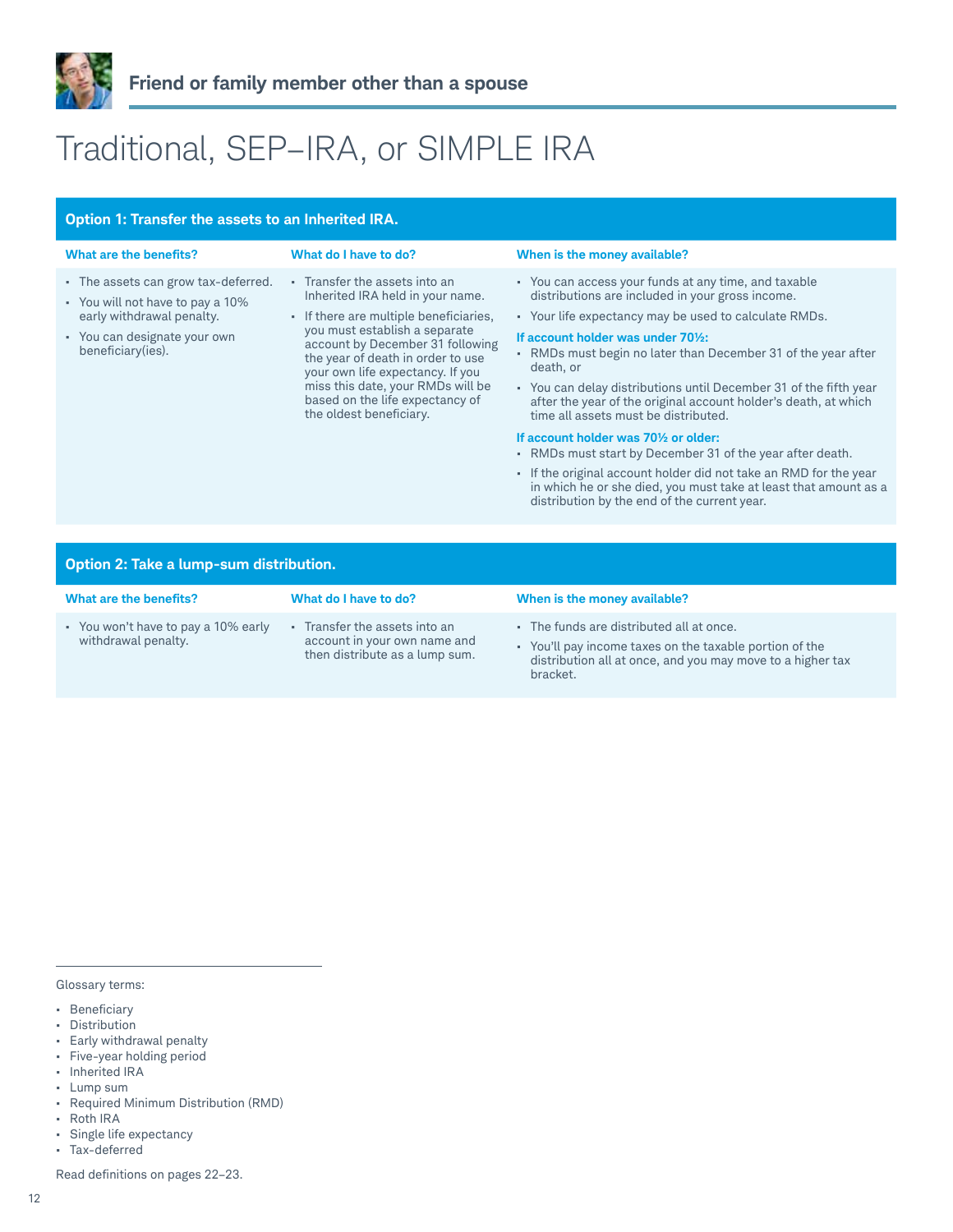

# Roth IRA

### **Option 1: Transfer the assets to an Inherited Roth IRA.**

| What are the benefits?                                                                                                                                | What do I have to do?                                                                                                                                                                                                                                                                                                                                                    | When is the money available?                                                                                                                                                                                                                                                                                                                                                                                                                                                           |
|-------------------------------------------------------------------------------------------------------------------------------------------------------|--------------------------------------------------------------------------------------------------------------------------------------------------------------------------------------------------------------------------------------------------------------------------------------------------------------------------------------------------------------------------|----------------------------------------------------------------------------------------------------------------------------------------------------------------------------------------------------------------------------------------------------------------------------------------------------------------------------------------------------------------------------------------------------------------------------------------------------------------------------------------|
| • The assets can grow tax-free.<br>• You will not have to pay a 10%<br>early withdrawal penalty.<br>• You can designate your own<br>beneficiary(ies). | • Transfer the assets into an<br>Inherited Roth IRA held in<br>your name.<br>• If there are multiple beneficiaries,<br>separate accounts must be<br>established by December 31<br>following the year of death in<br>order to use your own life<br>expectancy to calculate RMDs;<br>otherwise, RMDs will be based on<br>the life expectancy of the oldest<br>beneficiary. | • You can access your funds at any time.<br>Any earnings are generally tax-free if the five-year holding<br>period has been met.<br>Your life expectancy may be used to calculate RMDs.<br>$\mathbf{a}$ .<br>• RMDs must begin by December 31 following the year of the<br>original account holder's death, or<br>• You can delay distributions until December 31 of the fifth year<br>after the year of the account holder's death, at which point all<br>assets must be distributed. |
|                                                                                                                                                       |                                                                                                                                                                                                                                                                                                                                                                          |                                                                                                                                                                                                                                                                                                                                                                                                                                                                                        |

| Option 2: Take a lump-sum distribution.                       |                                                                                                 |                                                                                                                                  |
|---------------------------------------------------------------|-------------------------------------------------------------------------------------------------|----------------------------------------------------------------------------------------------------------------------------------|
| What are the benefits?                                        | What do I have to do?                                                                           | When is the money available?                                                                                                     |
| • You will not have to pay a 10%<br>early withdrawal penalty. | • Transfer the assets into an<br>account in your own name and<br>then distribute as a lump sum. | • The funds are distributed all at once.<br>Any earnings are generally tax-free if the five-year holding<br>period has been met. |

**Talk with your tax advisor or CPA.** Your tax professional can help you understand the specific tax implications of your inheritance and set up an RMD schedule so your distributions can be withdrawn annually to avoid tax penalties. While Schwab can help you understand your choices, the IRS requires account holders to be responsible for their beneficiary RMD calculations and due dates.

**Estimate your RMDs.** Use our calculator at **schwab.com/benermdcalc**.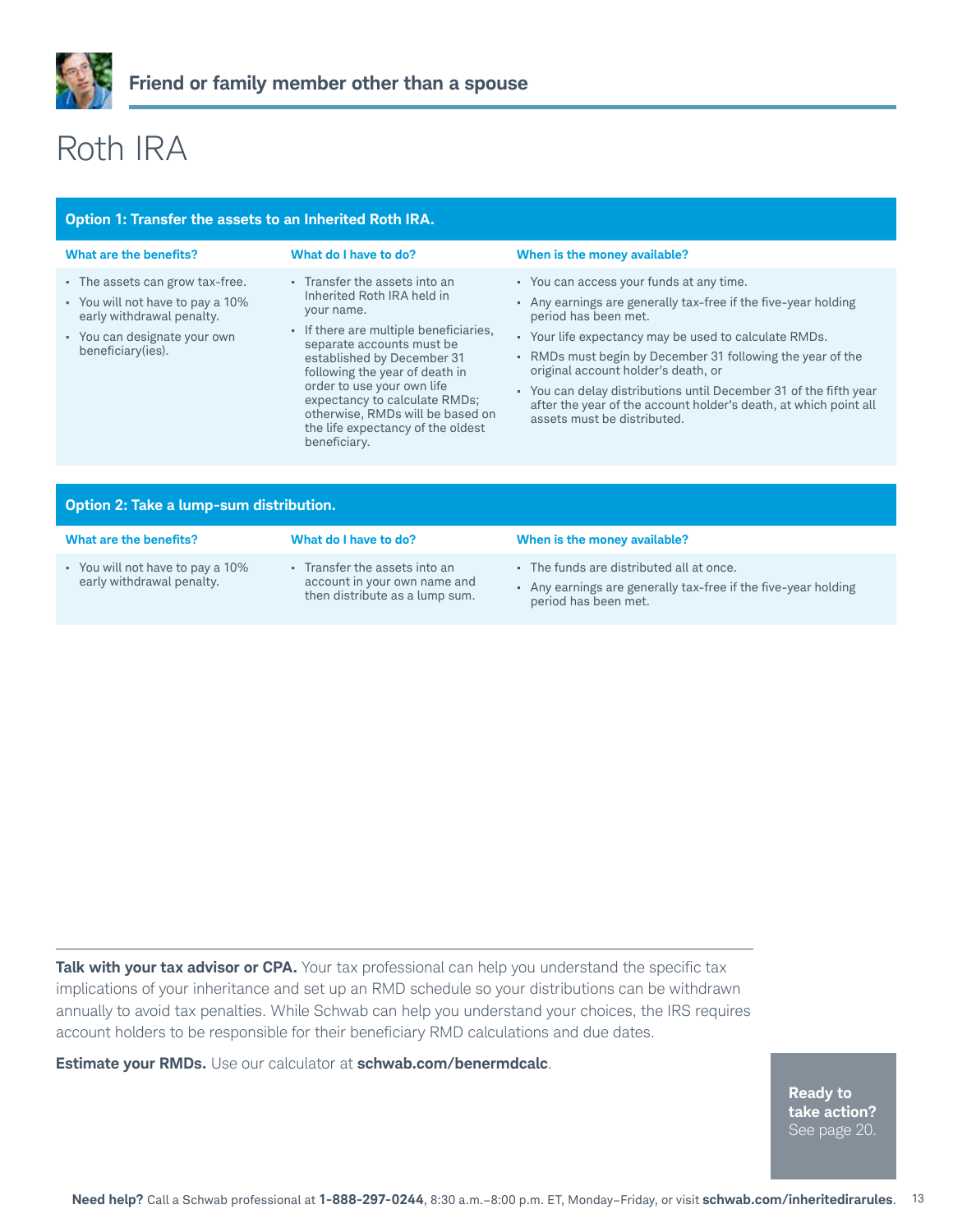

### Qualified Retirement Plan

In some situations, beneficiaries may be allowed to keep inherited assets in the existing plan. You should check with the plan's administrator to determine what options are available for you.

| <b>Option 1: Open an Inherited IRA.</b>                                                                                                                      |                                                                                                                                                                                                                                                                                                                                                         |                                                                                                                                                                                                                                                                                                                                                                                                                                                                                                                                                                                                                                                                                                                                                                                                                                                                       |  |
|--------------------------------------------------------------------------------------------------------------------------------------------------------------|---------------------------------------------------------------------------------------------------------------------------------------------------------------------------------------------------------------------------------------------------------------------------------------------------------------------------------------------------------|-----------------------------------------------------------------------------------------------------------------------------------------------------------------------------------------------------------------------------------------------------------------------------------------------------------------------------------------------------------------------------------------------------------------------------------------------------------------------------------------------------------------------------------------------------------------------------------------------------------------------------------------------------------------------------------------------------------------------------------------------------------------------------------------------------------------------------------------------------------------------|--|
| What are the benefits?                                                                                                                                       | What do I have to do?                                                                                                                                                                                                                                                                                                                                   | When is the money available?                                                                                                                                                                                                                                                                                                                                                                                                                                                                                                                                                                                                                                                                                                                                                                                                                                          |  |
| • The assets can grow<br>tax-deferred.<br>• You will not have to pay a 10%<br>early withdrawal penalty.<br>• You can designate your own<br>beneficiary(ies). | • Roll over the assets into an<br>Inherited IRA.<br>• If there are multiple beneficiaries,<br>separate accounts must be<br>established by December 31<br>following the year of death in<br>order to use each beneficiary's<br>single life expectancy. Otherwise,<br>distributions will be based on the<br>life expectancy of the oldest<br>beneficiary. | • You can access your funds at any time, and taxable<br>distributions are included in your gross income.<br>• Your life expectancy may be used to calculate RMDs.<br>If account holder was under 70%:<br>• RMDs must begin by December 31 following the year of the<br>original account holder's death, or<br>• You can delay distributions until December 31 of the fifth year<br>after the year of the account holder's death, at which point all<br>assets must be distributed.<br>If account holder was 701/2 or older:<br>• RMDs must begin no later than December 31 following the year<br>of the original account holder's death.<br>. If the original account holder had reached the plan's Required<br>Beginning Date (RBD) for taking distributions, his or her annual<br>RMD must be withdrawn before the assets can be rolled into<br>your Inherited IRA. |  |

### **Option 2: Take a lump-sum distribution.**

| What are the benefits?                                     | What do I have to do?                                                                               | When is the money available?                                                                                                                                                                                               |
|------------------------------------------------------------|-----------------------------------------------------------------------------------------------------|----------------------------------------------------------------------------------------------------------------------------------------------------------------------------------------------------------------------------|
| • You won't have to pay a 10% early<br>withdrawal penalty. | Transfer the assets into an<br>a.<br>account in your own name and<br>then distribute as a lump sum. | • The funds are distributed all at once.<br>• You'll pay income tax on the distribution all at once, and you<br>may move to a higher tax bracket.<br>• The distribution will be subject to a mandatory 20%<br>withholding. |
|                                                            |                                                                                                     |                                                                                                                                                                                                                            |

#### Glossary terms:

- • Beneficiary
- • Distribution
- Early withdrawal penalty
- • Inherited IRA
- • Lump sum
- • Qualified Retirement Plan
- • Required Beginning Date (RBD)
- • Required Minimum Distribution (RMD)
- • Rollover
- • Roth IRA
- • Single life expectancy
- • Tax-deferred

Read definitions on pages 22–23.

**Talk with your tax advisor or CPA.** Your tax professional can help you understand the specific tax implications of your inheritance and set up an RMD schedule so your distributions can be withdrawn annually to avoid tax penalties. While Schwab can help you understand your choices, the IRS requires account holders to be responsible for their beneficiary RMD calculations and due dates.

**Estimate your RMDs.** Use our calculator at **schwab.com/benermdcalc**.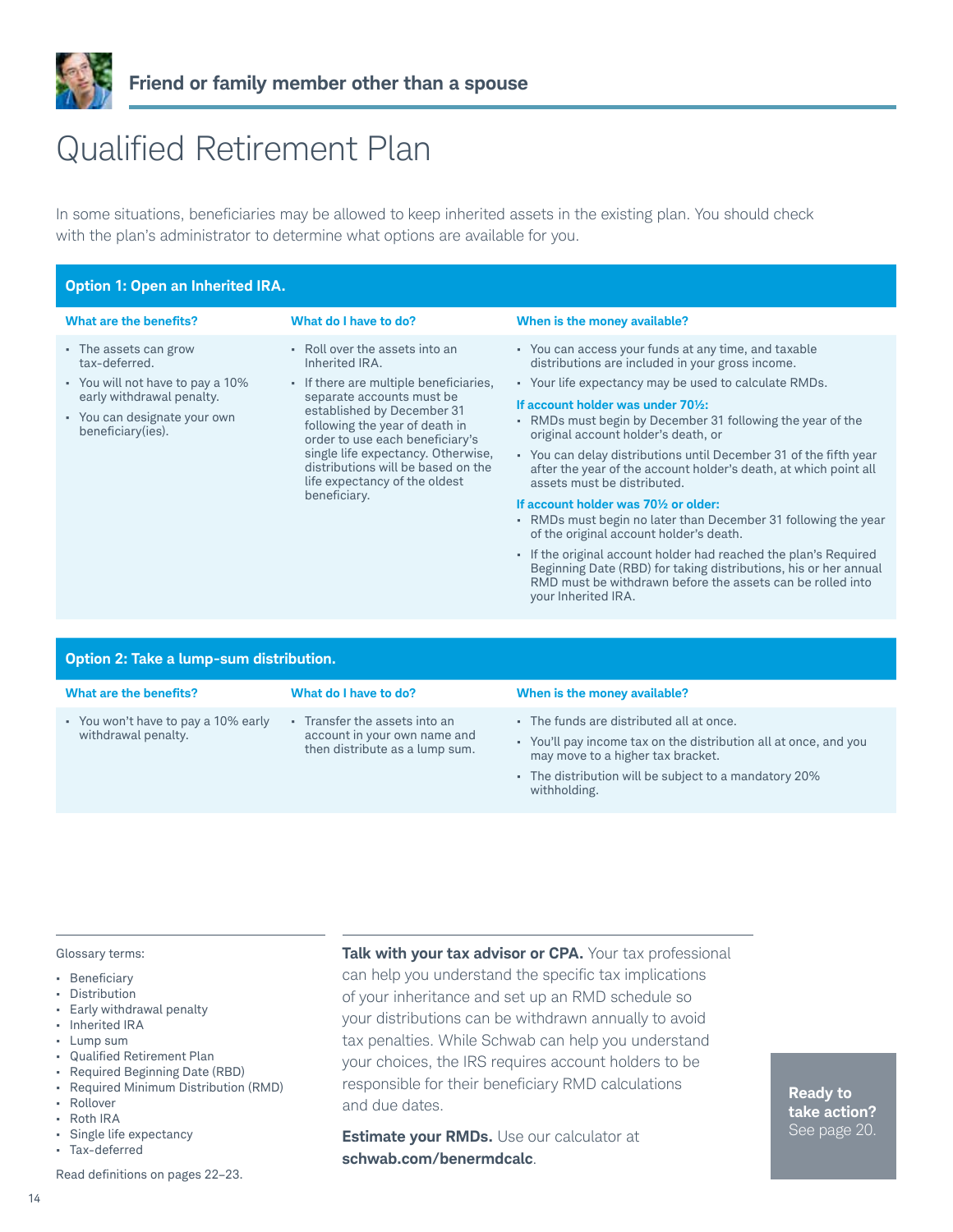### Making it through a rough time.

John is 21 when he inherits \$100,000 from his grandfather's Roth IRA and he opens an Inherited Roth IRA. John must begin taking RMDs the year after his grandfather's death, and if he chooses, he can stretch the withdrawals out over the rest of his life.

John understands that he'd be substantially better off in the long run by withdrawing as little as possible from his Inherited Roth IRA. But he's recently lost his job and needs some of the money now. Because there are no early withdrawal penalties for an Inherited Roth IRA and no taxes on withdrawals since the five-year holding period has been met, John will be able to use the entire \$100,000 his grandfather left him whenever he needs to.

But John will try to minimize his withdrawals. If he limits them to no more than the minimum amount required each year based on his life expectancy factor, and his investments appreciate at a steady rate of 6% over the next 44 years, John's inheritance could be worth \$775,975 by the time he reaches age 65.



This example is hypothetical in nature and not intended to predict or project the return of any specific investment. Charges and expenses that would be associated with an actual investment, and which would lower performance, are not reflected. Actual results will vary.

Source: Schwab Center for Financial Research. The Beneficiary RMD Calculator on Schwab.com was used for the calculations. The following assumptions were made: John's grandfather was born on or after 1944; John's life expectancy is 82, per the IRS life expectancy table; the value of John's inheritance is based on adding the estimated value of the Inherited Roth IRA (\$414,493) to the cumulative RMDs (\$361,482) over 44 years. The five-year holding period requirement was met by the grandfather prior to death so the Inherited Roth IRA earnings and distributions are tax-free.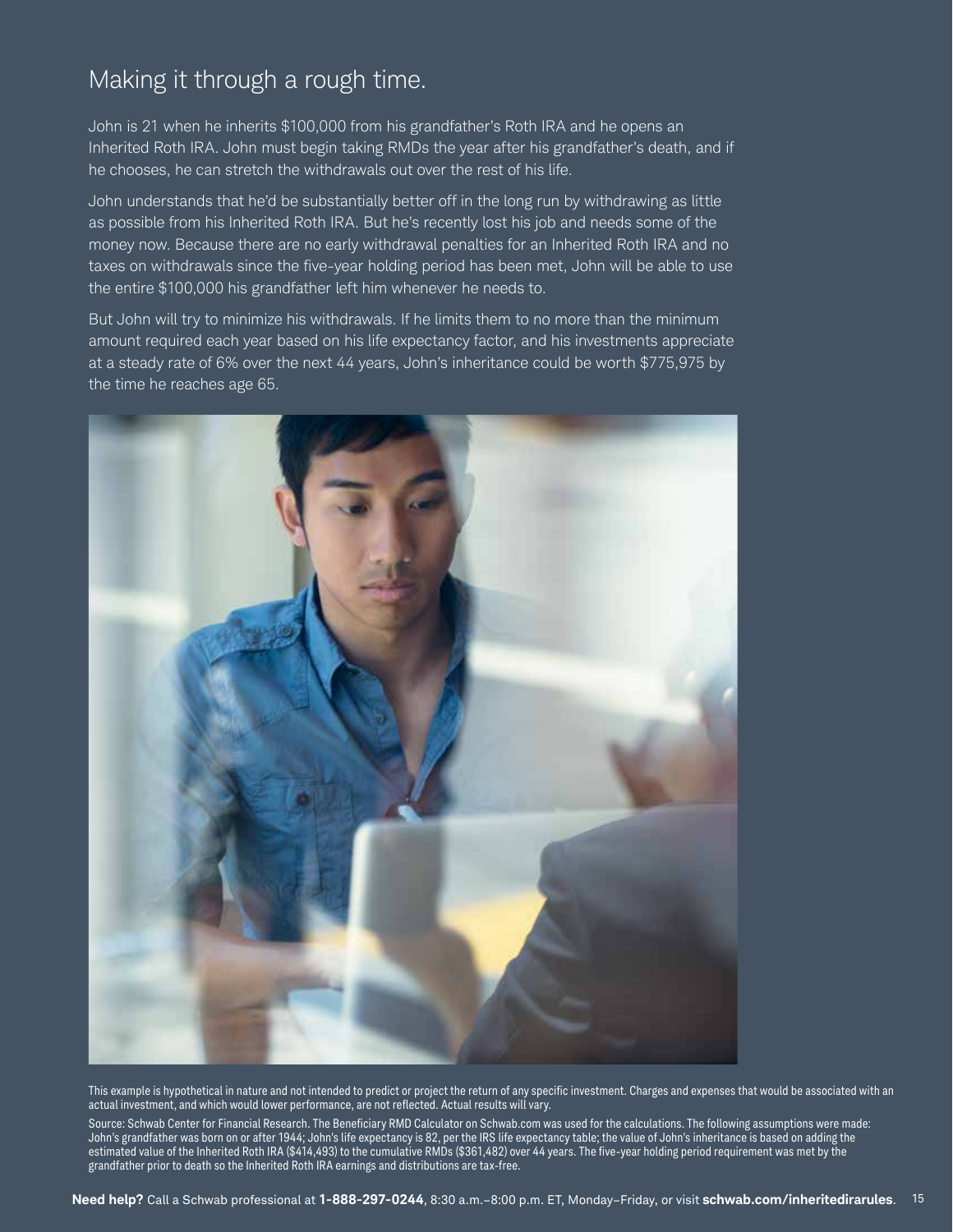

### Trust or Estate

If you are the trustee of a trust or the executor of an estate that has inherited a retirement plan, you may be making decisions for multiple beneficiaries. This section outlines your options.

#### **Is your trust a qualified trust?**

Distribution options depend on whether a trust is qualified or non-qualified.

If you answer "yes" to all three of these questions, your trust is most likely qualified:

- 1. Is the trust irrevocable, or did it become irrevocable when the account holder died?
- 2. Is the trust valid under state law?
- 3. Does the trust document identify the beneficiary(ies)?

#### Glossary terms:

- • Beneficiary
- • Distribution
- Early withdrawal penalty
- • Five-year rule
- • Inherited IRA
- • Lump sum
- • Penalty exception
- • Qualified Retirement Plan
- • Required Minimum Distribution (RMD) • Rollover
- 
- • Roth IRA
- Tax-deferred

Read definitions on pages 22–23.

16

**Talk with your tax advisor or CPA.** Your tax professional can help you understand the specific tax implications of your inheritance and set up an RMD schedule so your distributions can be withdrawn annually to avoid tax penalties. While Schwab can help you understand your choices, the IRS requires account holders to be responsible for their beneficiary RMD calculations and due dates.

**Estimate your RMDs.** Use our calculator at **schwab.com/benermdcalc**.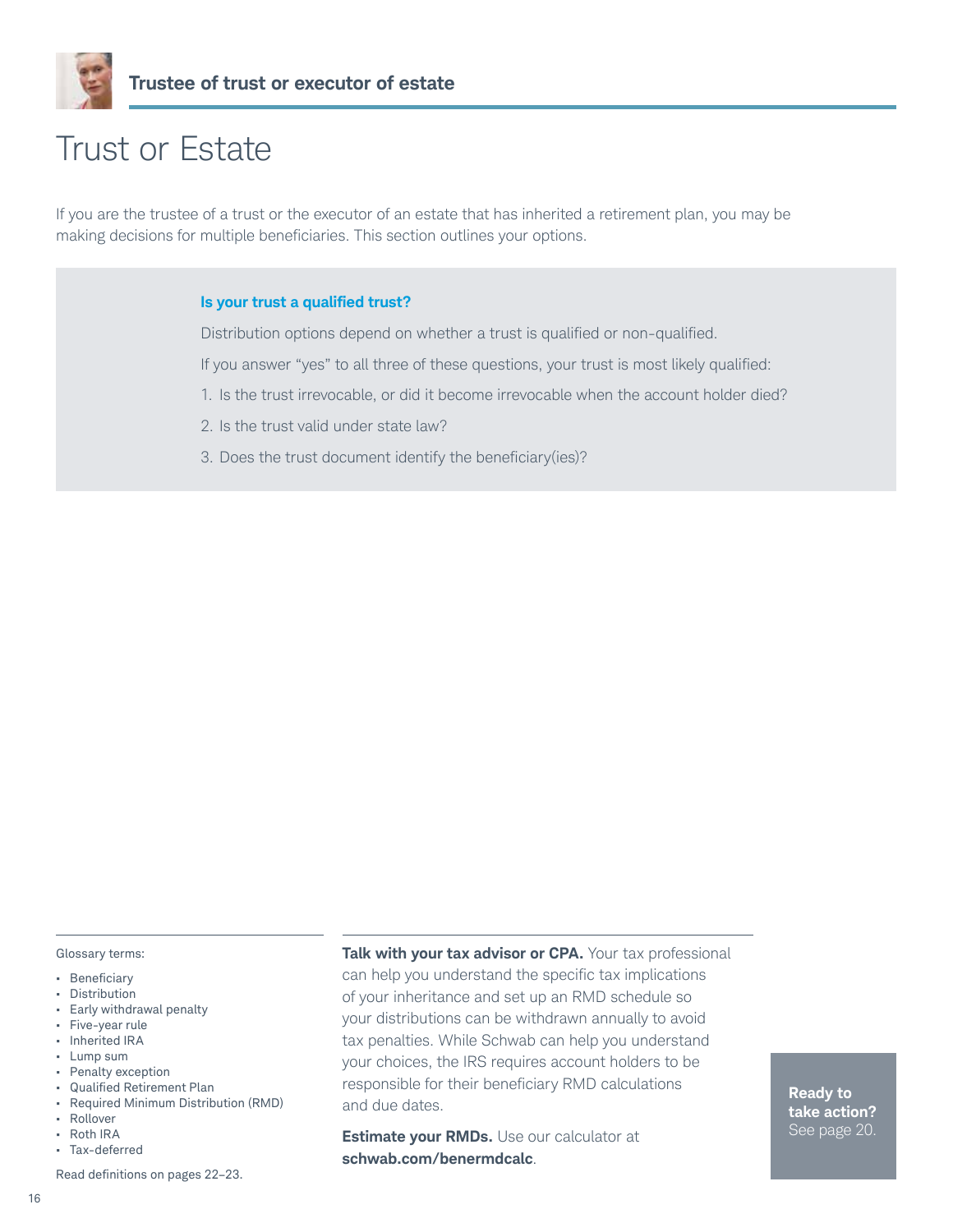

# Traditional, SEP–IRA, or SIMPLE IRA

| Qualified trusts only   Open an Inherited IRA.                                                    |                                                                                                                                                                                                                                                                                                                                       |                                                                                                                                                                                                                                                                                                                                                                                                                                                                                                                                                                                                                                                                                                                                                                                                                                                                                                                                                                     |  |  |
|---------------------------------------------------------------------------------------------------|---------------------------------------------------------------------------------------------------------------------------------------------------------------------------------------------------------------------------------------------------------------------------------------------------------------------------------------|---------------------------------------------------------------------------------------------------------------------------------------------------------------------------------------------------------------------------------------------------------------------------------------------------------------------------------------------------------------------------------------------------------------------------------------------------------------------------------------------------------------------------------------------------------------------------------------------------------------------------------------------------------------------------------------------------------------------------------------------------------------------------------------------------------------------------------------------------------------------------------------------------------------------------------------------------------------------|--|--|
| What are the benefits?                                                                            | What do I have to do?                                                                                                                                                                                                                                                                                                                 | When is the money available?                                                                                                                                                                                                                                                                                                                                                                                                                                                                                                                                                                                                                                                                                                                                                                                                                                                                                                                                        |  |  |
| • The assets can grow tax-deferred.<br>• You won't have to pay a 10% early<br>withdrawal penalty. | Open an Inherited IRA in the name<br>of the original account holder for<br>the benefit of the trust, and<br>transfer the assets to this<br>account.<br>Beneficiaries of the trust cannot<br>×.<br>establish their own Inherited IRAs.<br>The trustee of the trust is<br>responsible for making<br>distributions to the beneficiaries. | • You can access your funds at any time.<br>If account holder was under 701/2:<br>• RMDs must begin no later than December 31 following the year<br>of death, or<br>• You can delay distributions until December 31 of the fifth year<br>after the year of the account holder's death, at which point all<br>assets must be distributed.<br>If account holder was 701/2 or older:<br>• RMDs must begin by December 31 following the year of death.<br>. If the original account holder did not take an RMD for the year<br>in which he or she died, you must take at least that amount as<br>a distribution by the end of the current year.<br><b>RMD calculation:</b><br>• If a spouse is the sole beneficiary of the trust, their single life<br>expectancy may be used. Otherwise, distributions are based<br>on the life expectancy of the oldest beneficiary.<br>The trust or its beneficiaries will pay taxes on the taxable portion<br>of each distribution. |  |  |
|                                                                                                   |                                                                                                                                                                                                                                                                                                                                       |                                                                                                                                                                                                                                                                                                                                                                                                                                                                                                                                                                                                                                                                                                                                                                                                                                                                                                                                                                     |  |  |

### **Non-qualified trusts and estates only | Open an Inherited IRA.**

| What are the benefits?                                                                            | What do I have to do?                                                                                                                                                                                                                                                                                                                                                 | When is the money available?                                                                                                                                                                                                                                                                                                                                                                                                                                                                                                                                                                                                                                                                                                      |
|---------------------------------------------------------------------------------------------------|-----------------------------------------------------------------------------------------------------------------------------------------------------------------------------------------------------------------------------------------------------------------------------------------------------------------------------------------------------------------------|-----------------------------------------------------------------------------------------------------------------------------------------------------------------------------------------------------------------------------------------------------------------------------------------------------------------------------------------------------------------------------------------------------------------------------------------------------------------------------------------------------------------------------------------------------------------------------------------------------------------------------------------------------------------------------------------------------------------------------------|
| • The assets can grow tax-deferred.<br>• You won't have to pay a 10% early<br>withdrawal penalty. | • Open an Inherited IRA in the name<br>of the original account holder for<br>the benefit of the estate, and<br>transfer the assets to this<br>account.<br>• Beneficiaries of the trust cannot<br>establish their own Inherited IRAs.<br>The trustee of the trust or the<br>executor of the estate is<br>responsible for making<br>distributions to the beneficiaries. | • You can access your funds at any time.<br>If account holder was under 70%:<br>• You can delay distributions until December 31 of the fifth year<br>after the year of the account holder's death, at which point all<br>assets must be distributed.<br>If account holder was 70% or older:<br>• RMDs must begin by December 31 of the year after death<br>(using the decedent's remaining single life expectancy to<br>determine the amount).<br>. If the original account holder did not take an RMD for the year<br>in which he or she died, you must take at least that amount as a<br>distribution by the end of the current year.<br>The trust or the estate will pay taxes on the taxable portion of<br>each distribution. |

### **All trusts and estates | Take a lump-sum distribution.**

| What are the benefits?                                   | What do I have to do?                                                                        | When is the money available?                                                                                                                                                |
|----------------------------------------------------------|----------------------------------------------------------------------------------------------|-----------------------------------------------------------------------------------------------------------------------------------------------------------------------------|
| You won't have to pay a 10% early<br>withdrawal penalty. | Transfer the assets into the name<br>of the trust or estate and<br>distribute as a lump sum. | The funds will be distributed all at once.<br>The trust, the trust's beneficiaries, or the estate will pay taxes<br>on the taxable portion of the distribution all at once. |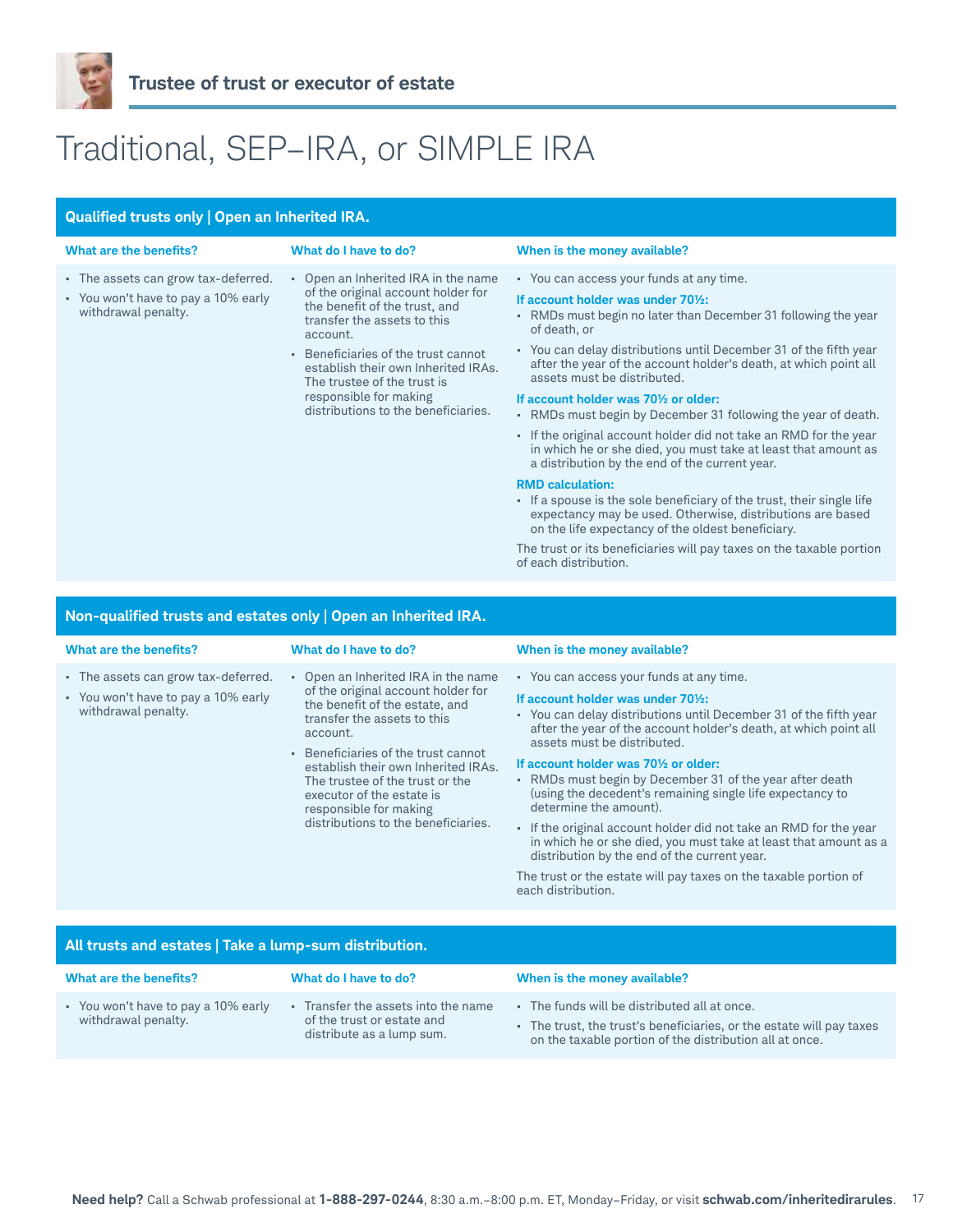

# Roth IRA

| All trusts and estates   Open an Inherited Roth IRA.                                  |                                                                                                                                  |                                                                                                                                                                                                                                                                                                                                                                                                                                                                                                                                                                                                                                                                                                                                                   |  |  |
|---------------------------------------------------------------------------------------|----------------------------------------------------------------------------------------------------------------------------------|---------------------------------------------------------------------------------------------------------------------------------------------------------------------------------------------------------------------------------------------------------------------------------------------------------------------------------------------------------------------------------------------------------------------------------------------------------------------------------------------------------------------------------------------------------------------------------------------------------------------------------------------------------------------------------------------------------------------------------------------------|--|--|
| What are the benefits?                                                                | What do I have to do?                                                                                                            | When is the money available?                                                                                                                                                                                                                                                                                                                                                                                                                                                                                                                                                                                                                                                                                                                      |  |  |
| • The assets can grow tax-free.<br>• You won't pay a 10% early<br>withdrawal penalty. | - Transfer the assets to an Inherited<br>Roth IRA held in the name of the<br>decedent for the benefit of the<br>trust or estate. | • You may access the funds at any time.<br>Any earnings are generally tax-free if the five-year holding<br>period has been met.<br><b>Trustees of qualified trusts:</b><br>• RMDs must begin no later than December 31 following the year<br>of the original account holder's death.<br><b>RMD calculation:</b><br>• If a spouse is the sole beneficiary of the trust, their single life<br>expectancy may be used. Otherwise, distributions are based on<br>the life expectancy of the oldest beneficiary.<br>Trustees of non-qualified trusts and executors of estates:<br>• You may delay distributions until December 31 of the fifth year<br>after the year of the account holder's death, at which point all<br>assets must be distributed. |  |  |
|                                                                                       |                                                                                                                                  |                                                                                                                                                                                                                                                                                                                                                                                                                                                                                                                                                                                                                                                                                                                                                   |  |  |
| All trusts and estates   Take a lump-sum distribution.                                |                                                                                                                                  |                                                                                                                                                                                                                                                                                                                                                                                                                                                                                                                                                                                                                                                                                                                                                   |  |  |

| What are the benefits?                                   | What do I have to do?                                                                        | When is the money available?                                                                                                   |
|----------------------------------------------------------|----------------------------------------------------------------------------------------------|--------------------------------------------------------------------------------------------------------------------------------|
| You won't have to pay a 10% early<br>withdrawal penalty. | Transfer the assets into the name<br>of the trust or estate and<br>distribute as a lump sum. | The funds are distributed all at once.<br>Any earnings are generally tax-free if the five-year holding<br>period has been met. |

#### Glossary terms:

- • Beneficiary
- • Distribution
- • Early withdrawal penalty
- Estate
- • Five-year holding period
- Inherited IRA
- • Lump sum
- • Required Minimum Distribution (RMD)
- • Roth IRA
- • Single life expectancy • Tax-deferred
- Trust
- 

Read definitions on pages 22–23.

18

**Talk with your tax advisor or CPA**. Your tax professional can help you understand the specific tax implications of your inheritance and set up an RMD schedule so your distributions can be withdrawn annually to avoid tax penalties. While Schwab can help you understand your choices, the IRS requires account holders to be responsible for their beneficiary RMD calculations and due dates.

**Estimate your RMDs.** Use our calculator at **schwab.com/benermdcalc**.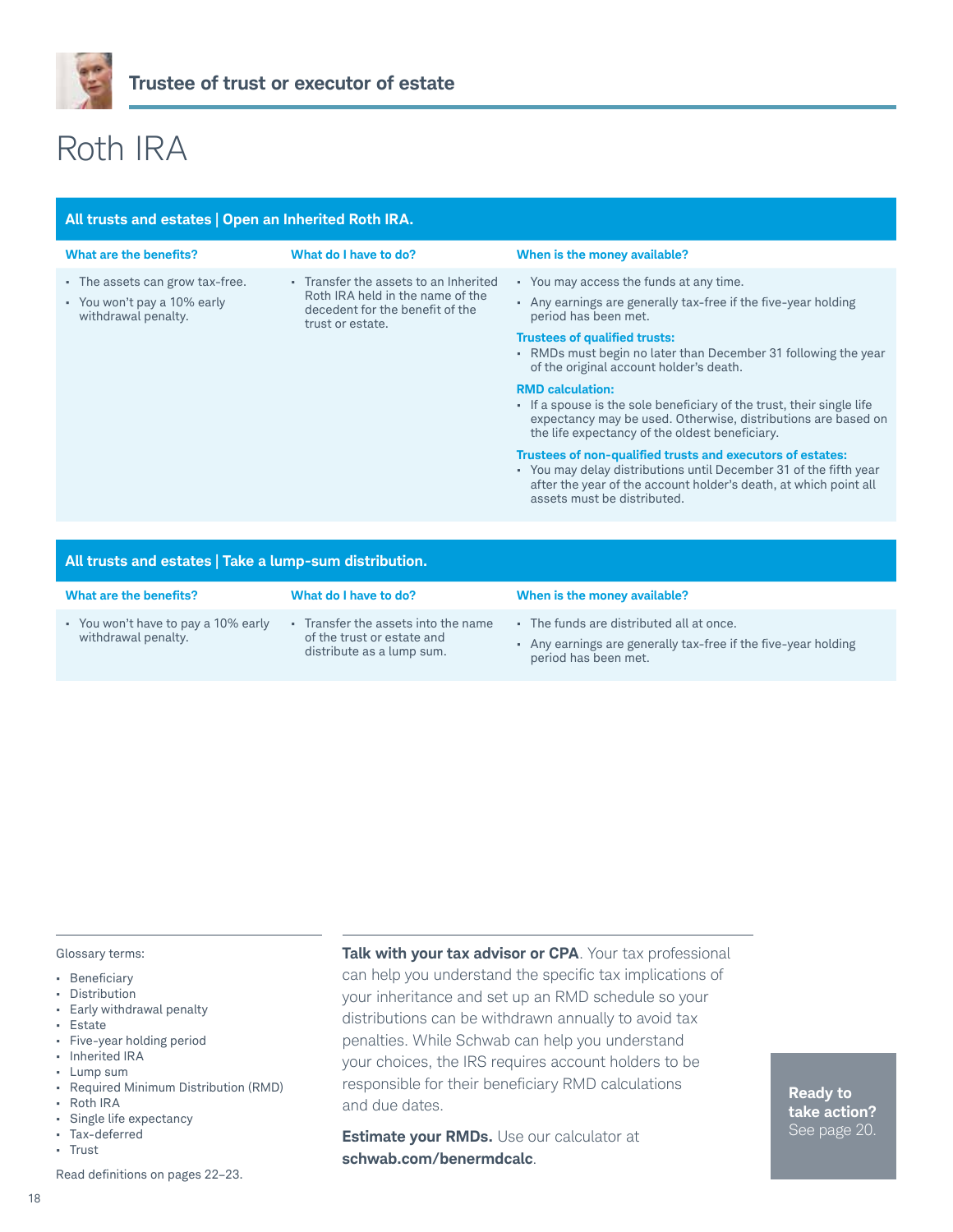

### Qualified Retirement Plan

If you are the trustee of a non-qualified trust or the executor of an estate, we recommend that you talk with the plan sponsor to see what other options might be available to you.

| Qualified trusts only   Open an Inherited IRA.                                            |                                                                                                                                |                                                                                                                                                                                                                                                                                                                                                                                                                                                                                                                                                                                                                                                                                                                                                                                                                                                                                                                                                              |  |
|-------------------------------------------------------------------------------------------|--------------------------------------------------------------------------------------------------------------------------------|--------------------------------------------------------------------------------------------------------------------------------------------------------------------------------------------------------------------------------------------------------------------------------------------------------------------------------------------------------------------------------------------------------------------------------------------------------------------------------------------------------------------------------------------------------------------------------------------------------------------------------------------------------------------------------------------------------------------------------------------------------------------------------------------------------------------------------------------------------------------------------------------------------------------------------------------------------------|--|
| What are the benefits?                                                                    | What do I have to do?                                                                                                          | When is the money available?                                                                                                                                                                                                                                                                                                                                                                                                                                                                                                                                                                                                                                                                                                                                                                                                                                                                                                                                 |  |
| • The assets can grow tax-deferred.<br>• You won't pay a 10% early<br>withdrawal penalty. | • Roll over the assets to an<br>Inherited IRA held in the name of<br>the original participant for the<br>benefit of the trust. | • You may access the funds at any time.<br>If account holder was under 70%:<br>• RMDs must begin no later than December 31 following the<br>year of death, or<br>• You can delay distributions until December 31 of the fifth year<br>after the year of the account holder's death, at which point all<br>assets must be distributed.<br>If account holder was 701/2 or older:<br>• RMDs must begin by December 31 of the year after death.<br>. If the original account holder did not take an RMD for the year<br>in which he or she died, you must take at least that amount as a<br>distribution by the end of the current year.<br><b>RMD</b> calculation:<br>• If a spouse is the sole beneficiary of the trust, their single life<br>expectancy may be used. Otherwise, distributions are based on<br>the life expectancy of the oldest beneficiary.<br>The trust or its beneficiaries will pay taxes on the taxable portion<br>of each distribution. |  |

| All trusts and estates   Take a lump-sum distribution. |                                                                                                |                                                                                                                                                                    |  |
|--------------------------------------------------------|------------------------------------------------------------------------------------------------|--------------------------------------------------------------------------------------------------------------------------------------------------------------------|--|
| What are the benefits?                                 | What do I have to do?                                                                          | When is the money available?                                                                                                                                       |  |
| • You won't pay a 10% early<br>withdrawal penalty.     | • Transfer the assets into the name<br>of the trust or estate and<br>distribute as a lump sum. | The funds are distributed all at once.<br>$\mathbf{r}$<br>• The trust, the trust's beneficiaries, or the estate will pay taxes<br>on the distribution all at once. |  |

### **Is your trust a qualified trust?**

Distribution options depend on whether a trust is qualified or non-qualified.

If you answer "yes" to all three of these questions, your trust is most likely qualified:

- 1. Is the trust irrevocable, or did it become irrevocable when the account holder died?
- 2. Is the trust valid under state law?
- 3. Does the trust document identify the beneficiary(ies)?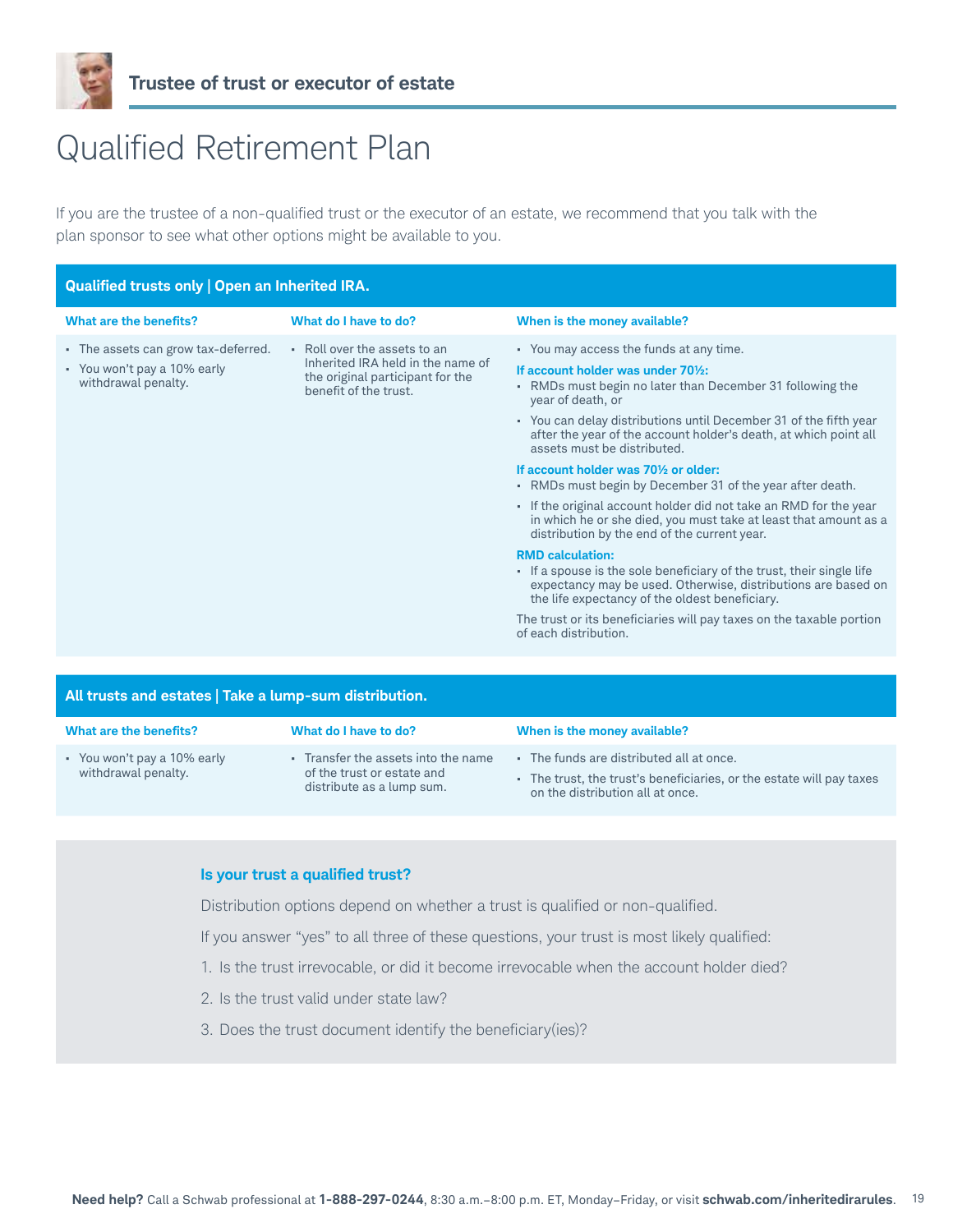### You've made a decision.

### Here's how to put it into action.



### **To open an Inherited IRA or to transfer the assets to your IRA:**

If the plan you inherited is held at Schwab, please gather the documents and complete the forms that are identified in the table, according to the action you wish to take and the type of beneficiary you are. If you are acting on behalf of a trust, all paperwork must be submitted by October 31 of the year following the account holder's death.

If the original account is held at another financial institution, please contact that institution for instructions on transferring the account to Schwab.

Copy of the death certificate

Notarized Affidavit of Domicile

Schwab Inherited IRA Account Application

Birth certificate or letters of guardianship (if beneficiary is a minor)

Copy of the Trust Agreement identifying successor trustee(s) and the matrix of the successor trustee(s)

Letters Testamentary (dated within the last 60 days)

Schwab Incorporated or Non-Incorporated Organization Borman mode por alcommodely polarical organization<br>Account Application

#### **To take the assets as a lump sum:**

If you wish to liquidate all the assets in the account and receive the money in the form of a check, please call us at **1-888-297-0244**.

#### Glossary terms:

- • Affidavit of Domicile
- • Beneficiary
- Estate

Read definitions on pages 22–23.

<sup>•</sup> Letters Testamentary • Trust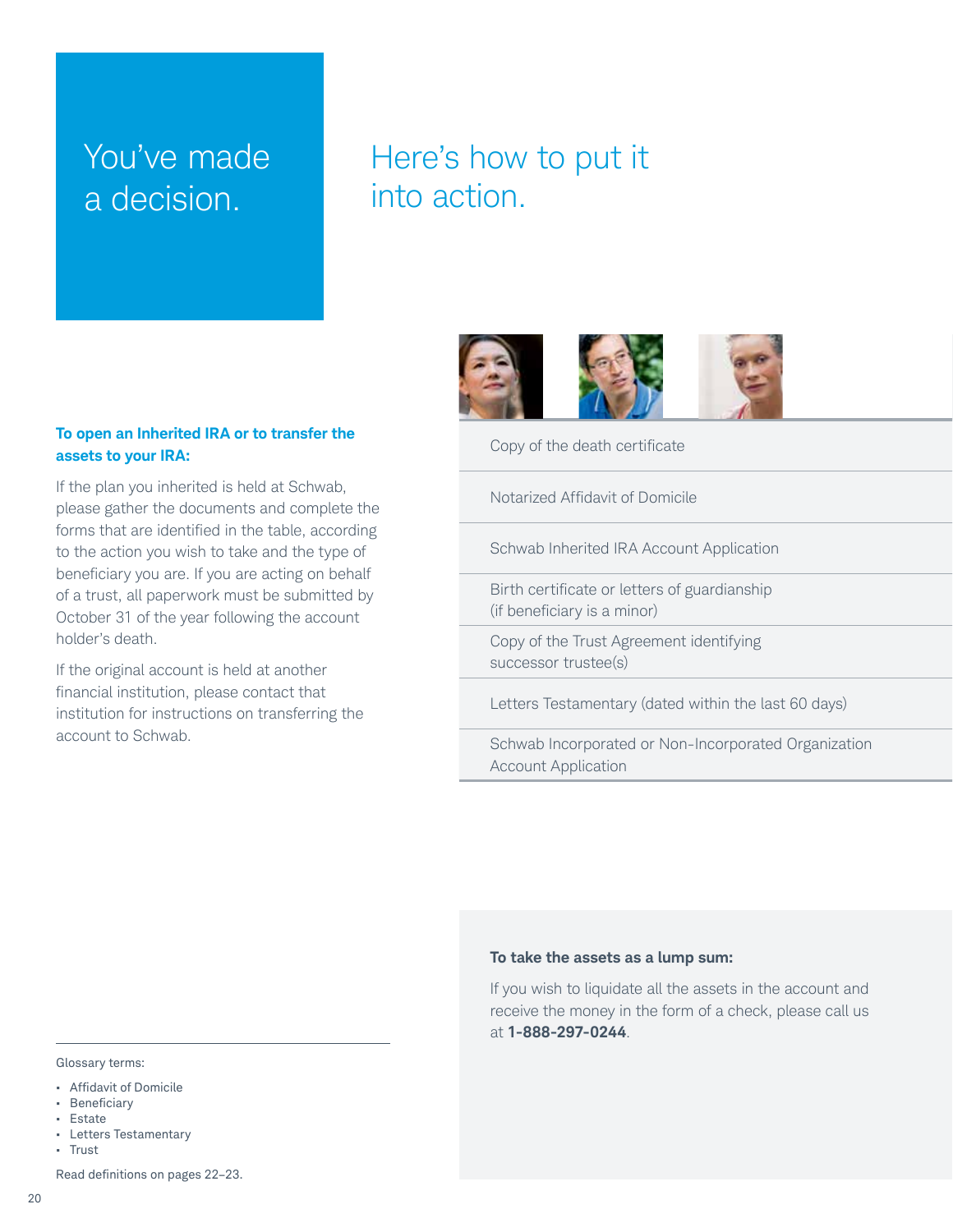| <b>Spouse Beneficiary</b> | <b>Nonspouse Beneficiary</b> | <b>Trust Beneficiary</b>    | <b>Estate Beneficiary</b>   | Organization/Entity<br><b>Beneficiary</b> |
|---------------------------|------------------------------|-----------------------------|-----------------------------|-------------------------------------------|
|                           |                              | $\mathbb{R}^3$              | $\mathcal{L}_{\mathcal{A}}$ | <b>College</b>                            |
|                           |                              | $\mathcal{L}_{\mathcal{A}}$ | <b>College</b>              | $\mathcal{L}_{\rm{max}}$                  |
|                           |                              | <b>I</b>                    | $\sim$                      |                                           |
|                           |                              |                             |                             |                                           |
|                           |                              | $\mathbb{R}^3$              |                             |                                           |
|                           |                              |                             | <b>College</b>              |                                           |
|                           |                              |                             |                             |                                           |

### **Where to send your completed documents and forms:**

Residents of California and the Pacific Northwest and Southwest regions, please send documents and forms to:

Charles Schwab & Co., Inc. P.O. Box 52114 Phoenix, AZ 85072-2114

Residents of Florida and the Great Lakes, Mid-Atlantic, Midwest, Northeast, and Southeast regions, please send documents and forms to:

Charles Schwab & Co., Inc. P.O. Box 628291 Orlando, FL 32862-8291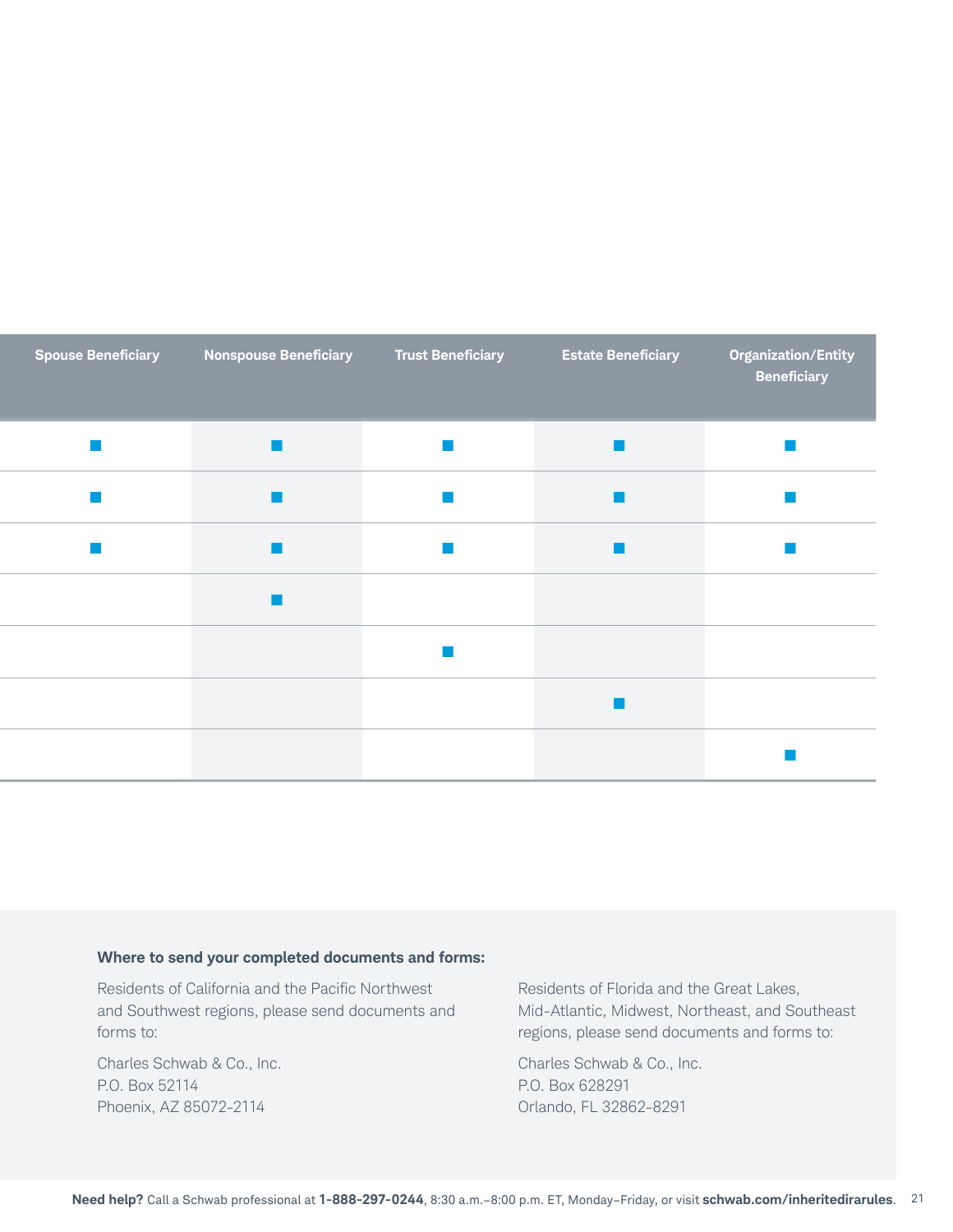### **Glossary**

**Affidavit of Domicile**—A legal document that verifies the legal residency of the account holder prior to his or her death.

**Beneficiary**—The person named as the inheritor of assets.

**Distribution**—Assets that are withdrawn from a retirement account and paid to the account holder or his or her beneficiary.

**Early withdrawal penalty**—A tax paid by the account holder of a retirement account on funds withdrawn before the account holder reaches age 59½. The tax is usually 10% of the amount of the withdrawal. Note: There are several exceptions to the early withdrawal penalty. For a comprehensive list of these exceptions, please see IRS Publication 590, "Individual Retirement Arrangements (IRAs)."

**Estate**—All things of value that a person owns, including property (such as real estate and personal possessions) and investments.

**Five-year holding period**—For original contributions, this period starts on the first day of the first tax year in which the original account holder contributed money to his or her Roth IRA and lasts for five years. For assets that were previously in another retirement plan, this period starts on the first day of the year in which the assets were moved. If assets have been moved multiple times over several years, there are multiple fiveyear holding periods to consider.

**IRA (Individual Retirement Arrangement)**—A retirement plan that allows an individual to earn income on investments on a taxdeferred basis until the funds are withdrawn at retirement.

**Inherited IRA**—An IRA for clients inheriting funds from an IRA, or an employer-sponsored plan, following the death of the original account holder.

**Letters Testamentary**—An official document issued by the probate court naming the executor, administrator, or personal representative of the decedent's estate. Also known as Letters of Administration, Letters of Office, or Letters of Appointment.

**Lump sum**—A one-time distribution of the beneficiary's entire share of the retirement account assets.

**Nonspouse**—Any individual beneficiary who is not the spouse. This person could be the original account holder's son or daughter, or another family member or even a friend.

**Penalty exception**—Certain circumstances or events that will render distributions taken prior to age 59½ exempt from a 10% penalty. Instances include but are not limited to disability, substantial equal periodic payments (72t), first-time home purchase, and higher education expenses.

**Qualified Retirement Plan**—A taxdeferred plan established by an employer for employees. Examples of Qualified Retirement Plans include profit-sharing, money-purchase, 401(k), and defined benefit plans.

### **Required Beginning Date (RBD)**—

The day when the owner of an IRA must begin taking a Required Minimum Distribution from the account. This date is April 1 of the year following the year when the account holder reaches age 70½.

#### **Required Minimum Distribution**

**(RMD)**—The sum of money that an IRA account holder must begin withdrawing from his or her retirement account. RMDs must be taken yearly starting by April 1 following the year when the account holder reaches age 70½.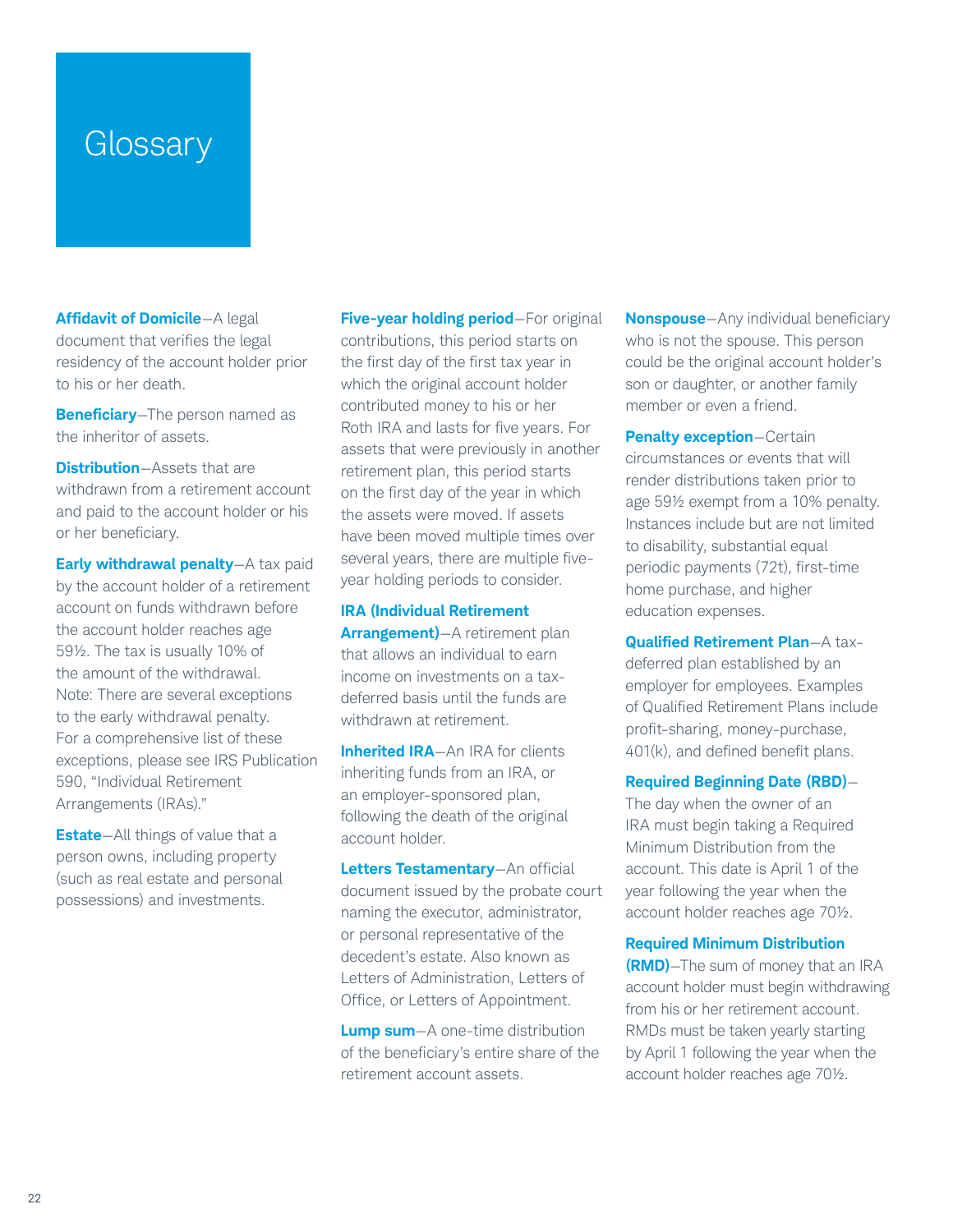**Rollover**—The tax-free transfer of cash or assets from one retirement plan to another.

**Roth IRA**-A retirement account in which the contributions are nondeductible. Qualified withdrawals are tax-free. Please refer to IRS Publication 590 for more information.

**SEP-IRA**—A retirement plan that allows employers to contribute a percentage of eligible employees' salary.

**Separate accounts**—An Inherited IRA for each beneficiary.

**SIMPLE IRA-A retirement plan that** allows employees to defer a portion of their salary and requires employers to make a matching contribution, or a contribution of 2% of eligible employees' salary.

**Single life expectancy**—The remaining number of years a person is expected to live. Life expectancy is used to calculate the annual Required Minimum Distribution.

**Tax-deferred**—Retirement account earnings that are not taxed until the account holder withdraws them.

**Trust**—A legal document that allows another person or a group of people known as the trustee or trustees—to manage their assets for the benefit of a beneficiary.

For many people, inheriting a retirement plan is a new kind of financial responsibility. But it can also be an excellent opportunity to plan for a more secure future. Whether you have chosen to transfer your new assets into an Inherited IRA, transfer them into a new or existing retirement savings plan, or take them as a lump sum, we hope that you feel well-informed and confident about your decision.

> If you need additional information, please call us at **1-888-297-0244**, 8:30 a.m.–8:00 p.m. ET, Monday–Friday.

**We are here to help.**